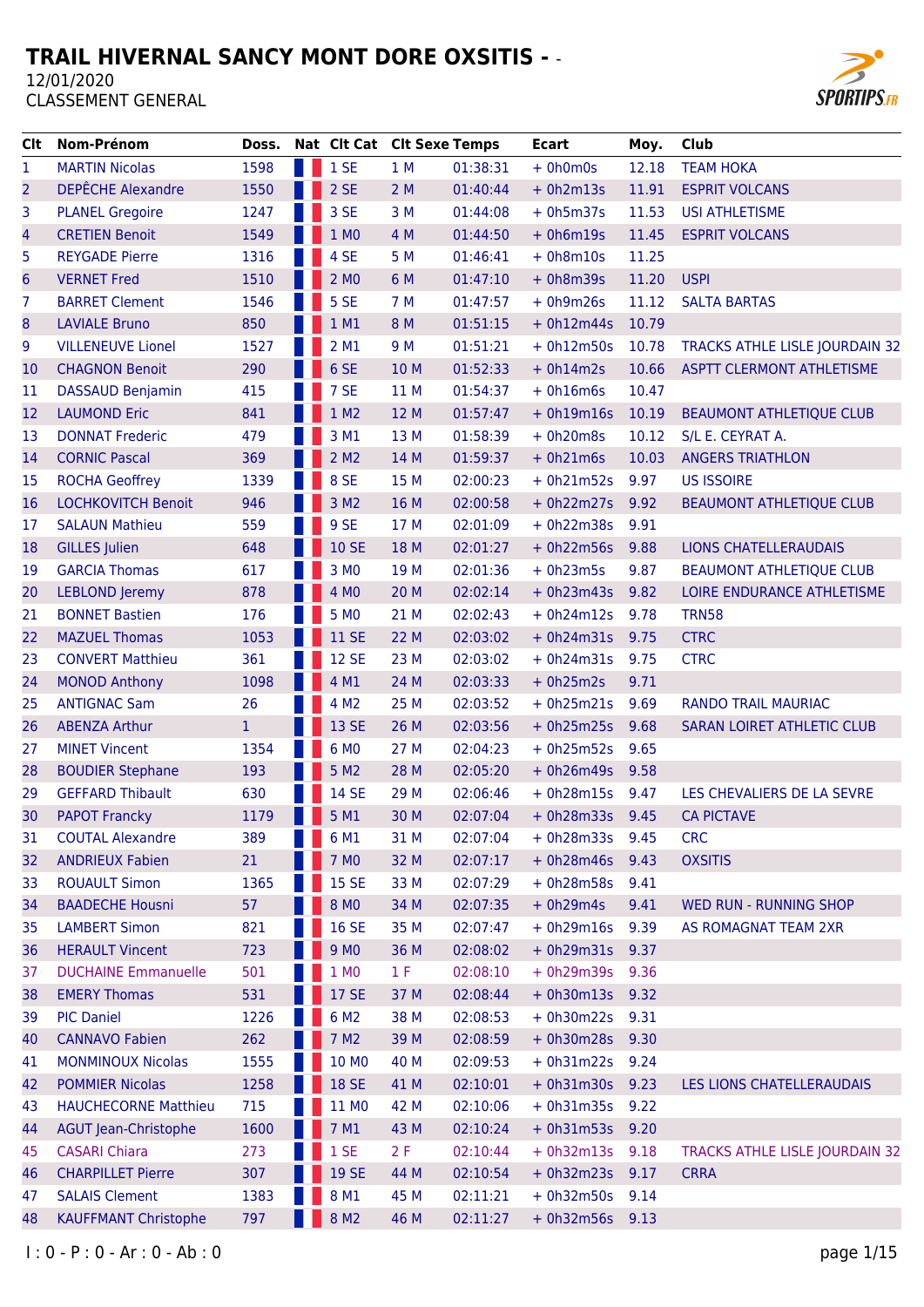

| Clt | <b>Nom-Prénom</b>             | Doss. | Nat Clt Cat Clt Sexe Temps |      |          | <b>Ecart</b>      | Moy. | Club                            |
|-----|-------------------------------|-------|----------------------------|------|----------|-------------------|------|---------------------------------|
| 49  | <b>HOMASSEL Bertrand</b>      | 734   | <b>20 SE</b>               | 47 M | 02:11:29 | $+ 0h32m58s$      | 9.13 |                                 |
| 50  | <b>LAMADON Ludovic</b>        | 817   | 9 M1                       | 48 M | 02:11:50 | $+ 0h33m19s$      | 9.10 |                                 |
| 51  | <b>JARLIER Julien</b>         | 762   | 10 M1                      | 49 M | 02:12:40 | $+ 0h34m9s$       | 9.05 |                                 |
| 52  | <b>MARQUET Solene</b>         | 1013  | 2 SE                       | 3F   | 02:12:46 | $+ 0h34m15s$      | 9.04 | <b>US ISSOIRE</b>               |
| 53  | <b>LACOLLE</b> Julien         | 809   | 11 M1                      | 50 M | 02:13:13 | $+ 0h34m42s$      | 9.01 | LES MOLLETS DE GATINES          |
| 54  | <b>BONNEFOY Edouard</b>       | 173   | <b>21 SE</b>               | 51 M | 02:13:14 | $+ 0h34m43s$      | 9.01 | <b>CTRC</b>                     |
| 55  | <b>DORE Christopher</b>       | 481   | <b>22 SE</b>               | 52 M | 02:13:14 | $+ 0h34m43s$      | 9.01 | LES CHEVALIERS DE LA SEVRE      |
| 56  | <b>BERTHOU Yannick</b>        | 115   | 12 M1                      | 53 M | 02:14:04 | $+ 0h35m33s$      | 8.95 | <b>CLERMONT RUNNING COMPANY</b> |
| 57  | <b>PELE Sebastien</b>         | 1197  | 23 SE                      | 54 M | 02:15:12 | $+ 0h36m41s$      | 8.88 | <b>CRC</b>                      |
| 58  | <b>MILLE Romain</b>           | 1084  | 24 SE                      | 55 M | 02:15:12 | + 0h36m41s 8.88   |      |                                 |
| 59  | <b>SERRE Florian</b>          | 1414  | <b>25 SE</b>               | 56 M | 02:15:14 | $+ 0h36m43s$      | 8.87 |                                 |
| 60  | <b>BESSIERES Stephane</b>     | 127   | 9 M <sub>2</sub>           | 57 M | 02:15:27 | $+ 0h36m56s$      | 8.86 | <b>RANDO TRAIL MAURIAC</b>      |
| 61  | <b>MONAT Julien</b>           | 1094  | <b>26 SE</b>               | 58 M | 02:15:31 | $+ 0h37m0s$       | 8.86 | <b>PUISSANCE 3 COURNON</b>      |
| 62  | <b>QUENDERF Gaelle</b>        | 611   | 1 M2                       | 4 F  | 02:15:35 | $+ 0h37m4s$       | 8.85 | LOIRE ENDURANCE ATHLETISME      |
| 63  | <b>MARGIEWES Sylvain</b>      | 1004  | 13 M1                      | 59 M | 02:15:46 | $+ 0h37m15s$      | 8.84 | <b>VOLVIC NATURA TRAIL/FSPN</b> |
| 64  | <b>GUYOT Gregory</b>          | 703   | <b>27 SE</b>               | 60 M | 02:15:49 | $+ 0h37m18s$      | 8.84 | <b>TRN58</b>                    |
| 65  | <b>MAUPETIT Adrien</b>        | 1045  | 1 <sub>E</sub>             | 61 M | 02:16:08 | $+ 0h37m37s$      | 8.82 | <b>CRRA</b>                     |
| 66  | <b>BERTON Christophe</b>      | 117   | 10 M2                      | 62 M | 02:16:29 | $+ 0h37m58s$      | 8.79 |                                 |
| 67  | <b>VERON Magalie</b>          | 1511  | 2 MO                       | 5F   | 02:16:42 | $+ 0h38m11s$      | 8.78 | <b>LES FERTOIS</b>              |
| 68  | <b>CAMINADE Sebastien</b>     | 260   | 11 M2                      | 63 M | 02:17:19 | + 0h38m48s 8.74   |      |                                 |
| 69  | <b>LEMESLE Aurelien</b>       | 907   | <b>28 SE</b>               | 64 M | 02:17:42 | $+ 0h39m11s$      | 8.72 | TEAM GRIFFONS CYCLES PLEIN AIR  |
| 70  | <b>BERRUET Philippe</b>       | 113   | 12 M2                      | 65 M | 02:17:46 | $+ 0h39m15s$      | 8.71 |                                 |
| 71  | <b>ROBERT Sebastien</b>       | 1333  | 14 M1                      | 66 M | 02:18:23 | $+ 0h39m52s$      | 8.67 |                                 |
| 72  | <b>PINTO Nicolas</b>          | 1238  | 12 MO                      | 67 M | 02:18:28 | $+ 0h39m57s$      | 8.67 | <b>US ISSOIRE</b>               |
| 73  | <b>LAMAMY Mickael</b>         | 818   | 13 M2                      | 68 M | 02:18:56 | $+ 0h40m25s$      | 8.64 |                                 |
| 74  | <b>MARTIN Vincent</b>         | 1019  | <b>29 SE</b>               | 69 M | 02:19:32 | $+ 0h41m1s$       | 8.60 | <b>NEVERS TRIATHLON</b>         |
| 75  | <b>AURIAU Romain</b>          | 50    | 30 SE                      | 70 M | 02:19:34 | $+ 0h41m3s$       | 8.60 | <b>CHU TOURS</b>                |
| 76  | <b>PENLOU Frederic</b>        | 1202  | 14 M2                      | 71 M | 02:19:40 | $+ 0h41m9s$       | 8.59 | <b>ESPRIT TRAIL ANJOU</b>       |
| 77  | <b>TASSEZ Benoit</b>          | 1447  | 15 M1                      | 72 M | 02:19:42 | $+ 0h41m11s$      | 8.59 | LES LIONS CHATELLERAUDAIS       |
| 78  | <b>KAMINSKI Stephan</b>       | 795   | 15 M2                      | 73 M | 02:19:45 | $+ 0h41m14s 8.59$ |      | EA MOULINS-YZEURE-AVERMES       |
| 79  | <b>ORFILA Guillaume</b>       | 1158  | <b>16 M2</b>               | 74 M | 02:19:52 | $+ 0h41m21s$      | 8.58 | <b>COURIR A PONT DU CHATEAU</b> |
| 80  | <b>CHABAUD Lucas</b>          | 285   | 31 SE                      | 75 M | 02:20:30 | $+ 0h41m59s$      | 8.54 |                                 |
| 81  | <b>LEBRAY Nicolas</b>         | 880   | 16 M1                      | 76 M | 02:20:49 | + 0h42m18s 8.52   |      | <b>TEAM OFF ARGIS</b>           |
| 82  | <b>RAYMOND Julien</b>         | 1302  | 13 MO                      | 77 M | 02:20:52 | + 0h42m21s 8.52   |      | <b>US ISSOIRE</b>               |
| 83  | <b>SERODON Guillaume</b>      | 1413  | 32 SE                      | 78 M | 02:21:28 | $+ 0h42m57s$      | 8.48 | RAID CENTRALESUPELEC            |
| 84  | <b>ROUX Bernard</b>           | 1371  | $1$ M3                     | 79 M | 02:21:31 | $+ 0h43m0s$       | 8.48 |                                 |
| 85  | <b>SAUVE Sabrina</b>          | 1399  | 3 SE                       | 6 F  | 02:21:54 | $+ 0h43m23s$      | 8.46 | <b>GLENIC SPORT NATURE</b>      |
| 86  | <b>LESUEUR Simon</b>          | 927   | 33 SE                      | 80 M | 02:21:56 | + 0h43m25s 8.46   |      |                                 |
| 87  | <b>DELAIRE Frederik</b>       | 553   | 17 M1                      | 81 M | 02:22:06 | $+ 0h43m35s 8.44$ |      |                                 |
| 88  | <b>POUX Bertrand</b>          | 1274  | 18 M1                      | 82 M | 02:22:08 | + 0h43m37s 8.44   |      |                                 |
| 89  | <b>FRANCISCO David</b>        | 597   | 19 M1                      | 83 M | 02:22:10 | $+ 0h43m39s$      | 8.44 | <b>VOLVIC NATURA TRAIL</b>      |
| 90  | <b>BAILLERGEAU Christophe</b> | 61    | 17 M2                      | 84 M | 02:23:14 | $+ 0h44m43s$      | 8.38 | LONGUE JOGGING LC               |
| 91  | <b>COULONGEAT Celine</b>      | 379   | 1 M1                       | 7 F  | 02:23:21 | $+ 0h44m50s 8.37$ |      | <b>CHAINGY SPORT NATURE</b>     |
| 92  | <b>KYVEL Laurent</b>          | 803   | 18 M2                      | 85 M | 02:23:21 | $+ 0h44m50s$      | 8.37 | <b>CHAINGY SPORT NATURE</b>     |
| 93  | <b>DE-REVIERE David</b>       | 431   | 34 SE                      | 86 M | 02:23:38 | $+ 0h45m7s$       | 8.36 |                                 |
| 94  | <b>BOQUILLON Cedric</b>       | 180   | 19 M2                      | 87 M | 02:23:40 | $+ 0h45m9s$       | 8.35 | S/L MONTLUCON ATHLETISME        |
| 95  | <b>FONTANILLE Emmanuelle</b>  | 578   | 2 M1                       | 8F   | 02:23:40 | $+ 0h45m9s$       | 8.35 | <b>VELAY ATHLETISME</b>         |
| 96  | <b>MARILLAUD Simon</b>        | 1008  | 35 SE                      | 88 M | 02:24:11 | $+ 0h45m40s$      | 8.32 | LOIRE ENDURANCE ATHLETISME      |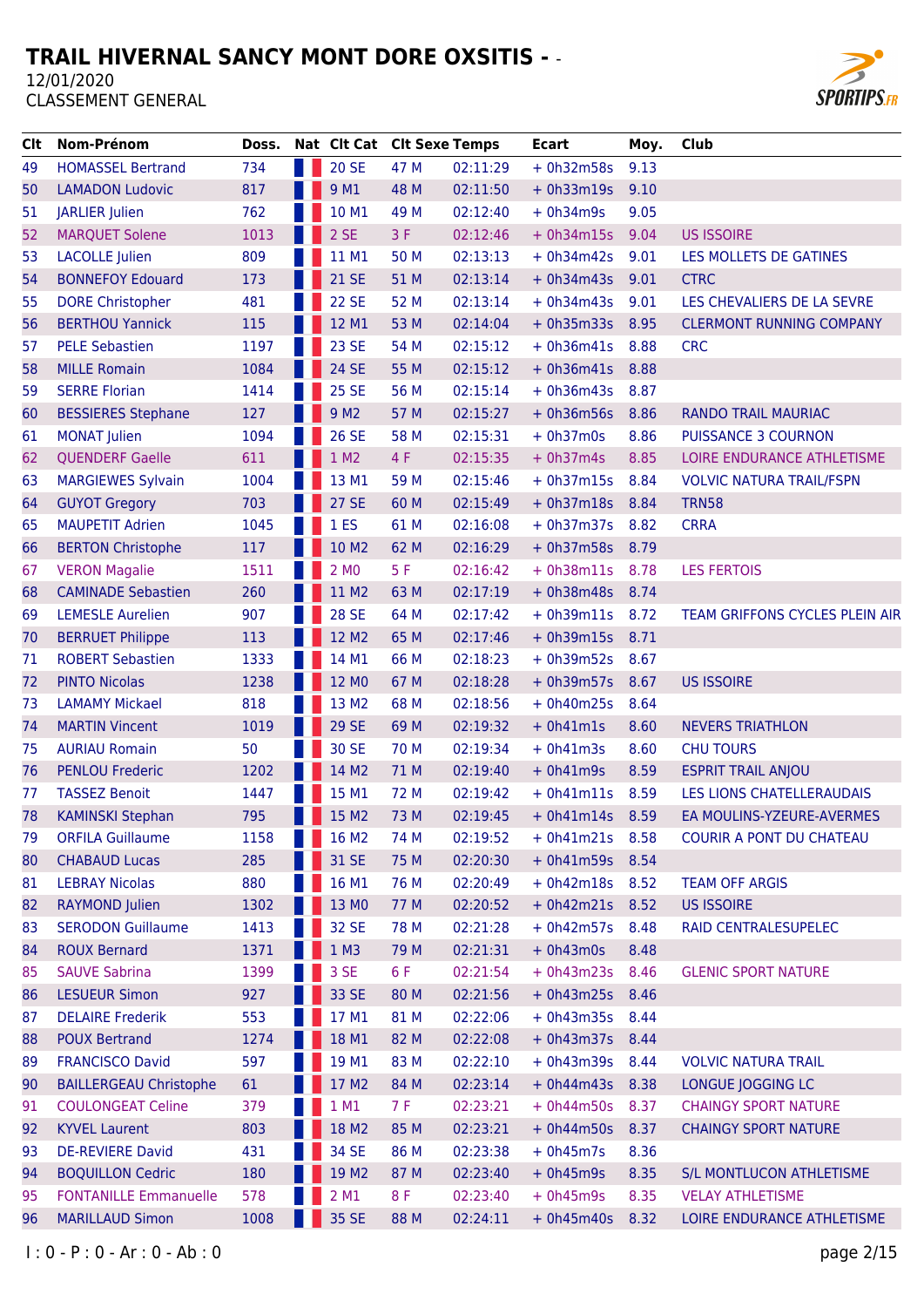

| Clt | Nom-Prénom                | Doss. |                    | Nat Clt Cat Clt Sexe Temps |       |          | <b>Ecart</b> | Moy. | <b>Club</b>                        |
|-----|---------------------------|-------|--------------------|----------------------------|-------|----------|--------------|------|------------------------------------|
| 97  | <b>DUPUY Emmanuel</b>     | 515   |                    | 20 M <sub>2</sub>          | 89 M  | 02:25:00 | $+ 0h46m29s$ | 8.28 | <b>SA THIERS</b>                   |
| 98  | <b>URDICIAN Sebastien</b> | 1483  |                    | 20 M1                      | 90 M  | 02:25:25 | $+ 0h46m54s$ | 8.25 | CAP03                              |
| 99  | <b>MANGOTTE Ludovic</b>   | 985   |                    | 14 MO                      | 91 M  | 02:25:32 | $+ 0h47m1s$  | 8.25 | <b>TEAM EAMYA</b>                  |
| 100 | <b>OGERON Stephane</b>    | 1153  |                    | $2$ M <sub>3</sub>         | 92 M  | 02:25:42 | $+ 0h47m11s$ | 8.24 |                                    |
| 101 | <b>VERNADE Frederic</b>   | 1509  |                    | 21 M <sub>2</sub>          | 93 M  | 02:25:53 | $+ 0h47m22s$ | 8.23 | <b>BEAUMONT ATHLETIQUE CLUB</b>    |
|     | 102 GHERBI Julien         | 643   |                    | 36 SE                      | 94 M  | 02:26:19 | $+ 0h47m48s$ | 8.20 | LES GAZELLES DE VINEUIL            |
| 103 | <b>BUTET Frank</b>        | 246   |                    | 22 M <sub>2</sub>          | 95 M  | 02:26:28 | $+ 0h47m57s$ | 8.19 | <b>CULTU RAIDS CONCEPT</b>         |
| 104 | <b>FAVERDIN Gregory</b>   | 560   |                    | 15 MO                      | 96 M  | 02:26:53 | $+ 0h48m22s$ | 8.17 | <b>BEAUMONT ATHLETIQUE CLUB</b>    |
| 105 | <b>COUTAND Thomas</b>     | 1548  |                    | 37 SE                      | 97 M  | 02:27:00 | $+ 0h48m29s$ | 8.16 |                                    |
| 106 | <b>PICARD Nicolas</b>     | 1227  |                    | 21 M1                      | 98 M  | 02:27:35 | $+ 0h49m4s$  | 8.13 | <b>EACCD</b>                       |
| 107 | <b>LACOMBE</b> Jerome     | 810   |                    | 22 M1                      | 99 M  | 02:27:37 | $+ 0h49m6s$  | 8.13 | <b>SPORT NATURE LEVEZOU</b>        |
| 108 | <b>GUERIN Nicolas</b>     | 688   |                    | 23 M1                      | 100 M | 02:27:38 | $+ 0h49m7s$  | 8.13 |                                    |
|     | 109 COTEL Maximilien      | 373   |                    | 38 SE                      | 101 M | 02:27:43 | $+ 0h49m12s$ | 8.12 | <b>CRRA</b>                        |
|     |                           |       |                    |                            |       |          |              |      | ROYAT URBAN TRAIL RUNNING          |
| 110 | <b>COMBARET Nicolas</b>   | 355   |                    | 24 M1                      | 102 M | 02:28:11 | $+ 0h49m40s$ | 8.10 | <b>CLUB</b>                        |
|     | 111 BRETON Remi           | 1311  |                    | 39 SE                      | 103 M | 02:28:20 | $+ 0h49m49s$ | 8.09 | AAA DU LYONNAIS                    |
|     |                           |       |                    |                            |       |          |              |      | LES FLAMMES ATHLETIQUES            |
|     | 112 PERBET Sebastien      | 1206  |                    | 25 M1                      | 104 M | 02:28:24 | $+ 0h49m53s$ | 8.09 | <b>CHAMALIERES</b>                 |
|     | 113 FONTANETO Florian     | 577   |                    | 26 M1                      | 105 M | 02:28:38 | $+ 0h50m7s$  | 8.07 |                                    |
|     |                           |       |                    |                            |       |          |              |      | L ULTRA MARIN RAID DU GOLFE        |
|     | 114 LESECQ Antoine        | 926   |                    | 40 SE                      | 106 M | 02:28:58 | $+ 0h50m27s$ | 8.06 | <b>DU MORBIHAN</b>                 |
| 115 | <b>CHAMBON Julien</b>     | 295   |                    | 16 MO                      | 107 M | 02:29:00 | $+ 0h50m29s$ | 8.05 | <b>RANDO TRAIL MAURIAC</b>         |
| 116 | <b>LEGRAND Guillaume</b>  | 897   |                    | 3 M3                       | 108 M | 02:29:07 | $+ 0h50m36s$ | 8.05 | <b>SANCY GROUPE LEBIGOT</b>        |
| 117 | <b>FOUR Alexis</b>        | 589   |                    | 41 SE                      | 109 M | 02:29:09 | $+ 0h50m38s$ | 8.05 | <b>GLENIC SPORT NATURE</b>         |
| 118 | <b>CAVE Jonathan</b>      | 280   |                    | 42 SE                      | 110 M | 02:29:33 | $+ 0h51m2s$  | 8.02 |                                    |
| 119 | <b>PASQUIER Edouard</b>   | 1188  |                    | 27 M1                      | 111 M | 02:29:34 | $+ 0h51m3s$  | 8.02 | <b>CRC</b>                         |
| 120 | <b>REFANCHE Sylvain</b>   | 1306  |                    | 43 SE                      | 112 M | 02:29:35 | $+ 0h51m4s$  | 8.02 |                                    |
| 121 | <b>GUEGAN Julien</b>      | 681   |                    | 17 MO                      | 113 M | 02:29:51 | $+ 0h51m20s$ | 8.01 | <b>CHU TOURS</b>                   |
| 122 | <b>BROWAEYS Gaetan</b>    | 235   |                    | 18 MO                      | 114 M | 02:30:13 | $+ 0h51m42s$ | 7.99 |                                    |
|     | 123 MARQUET Gregory       | 1014  |                    | 28 M1                      | 115 M | 02:30:20 | $+ 0h51m49s$ | 7.98 | <b>CRRA</b>                        |
|     | 124 CHAMBRIAL Marc        | 297   | <b>The Company</b> | 19 MO                      | 116 M | 02:31:13 | $+ 0h52m42s$ | 7.94 |                                    |
|     | 125 PRESSOUYRE Romain     | 1280  |                    | 23 M2                      | 117 M | 02:31:16 | $+ 0h52m45s$ | 7.93 |                                    |
|     | 126 MERLE Patrick         | 1070  |                    | 24 M2                      | 118 M | 02:31:17 | $+ 0h52m46s$ | 7.93 | <b>AS ROMAGNAT</b>                 |
| 127 | <b>PASQUIER Laurent</b>   | 1185  |                    | 25 M <sub>2</sub>          | 119 M | 02:31:29 | $+ 0h52m58s$ | 7.92 | LES COPAINS DE SAINT O             |
| 128 | <b>MONAT Thierry</b>      | 1096  |                    | 1 M <sub>5</sub>           | 120 M | 02:31:31 | $+ 0h53m0s$  | 7.92 |                                    |
|     | 129 AUBRY Patrick         | 40    |                    | 4 M3                       | 121 M | 02:31:33 | $+ 0h53m2s$  | 7.92 | <b>SARAN LOIRET ATHLETIC CLUB</b>  |
|     | TEMPIER-MENANTEAU         |       |                    |                            |       |          |              |      |                                    |
| 130 | Stephanie                 | 1450  |                    | 2 M <sub>2</sub>           | 9 F   | 02:31:35 | $+ 0h53m4s$  | 7.92 |                                    |
|     | 131 MAHOT Kevin           | 963   |                    | 20 M <sub>0</sub>          | 122 M | 02:31:47 | $+ 0h53m16s$ | 7.91 | <b>CLUB DE COURSE IPA</b>          |
|     | 132 FAUCHER Cedric        | 552   |                    | 29 M1                      | 123 M | 02:32:00 | $+ 0h53m29s$ | 7.90 | <b>CLUB ATHLETISME LOISIR RIOM</b> |
|     | 133 JULLICH Remy          | 788   |                    | 21 MO                      | 124 M | 02:32:19 | $+ 0h53m48s$ | 7.88 |                                    |
| 134 | <b>DENIS Stephane</b>     | 1021  |                    | 30 M1                      | 125 M | 02:32:40 | $+ 0h54m9s$  | 7.86 |                                    |
|     | 135 CULA Pierre           | 399   |                    | 44 SE                      | 126 M | 02:33:02 | $+ 0h54m31s$ | 7.84 |                                    |
|     | 136 HERISSON Adrien       | 725   |                    | 45 SE                      | 127 M | 02:33:30 | $+ 0h54m59s$ | 7.82 | <b>TEAM TOURS</b>                  |
|     | 137 CAPREDON Elise        | 265   |                    | 3 MO                       | 10F   | 02:33:35 | $+ 0h55m4s$  | 7.81 | <b>AO CHARENTON</b>                |
| 138 | <b>CAMBONI Mario</b>      | 259   |                    | 5 M3                       | 128 M | 02:33:48 | $+ 0h55m17s$ | 7.80 |                                    |
|     | 139 HAIGRON Aurelien      | 706   |                    | 46 SE                      | 129 M | 02:33:49 | $+ 0h55m18s$ | 7.80 | <b>MOULINS VANNES</b>              |
|     | 140 LE-NY Thomas          | 866   |                    | 47 SE                      | 130 M | 02:33:53 | $+ 0h55m22s$ | 7.80 | <b>MOULINS VANNES</b>              |
|     |                           |       |                    |                            |       |          |              |      |                                    |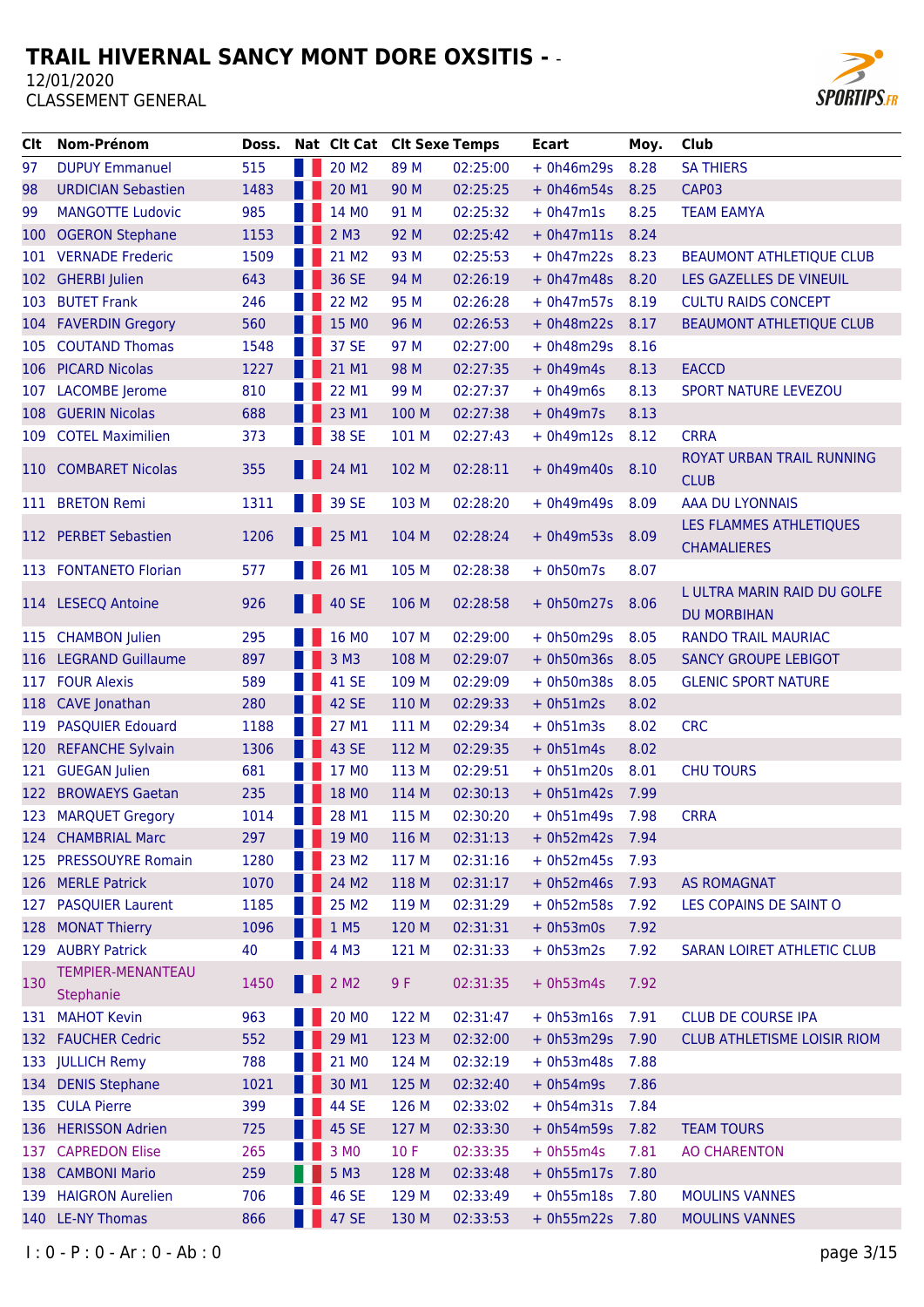

| CIt. | Nom-Prénom                  | Doss.          |   | Nat Clt Cat Clt Sexe Temps |       |          | <b>Ecart</b> | Moy. | Club                                     |
|------|-----------------------------|----------------|---|----------------------------|-------|----------|--------------|------|------------------------------------------|
|      | 141 DURAND Mickael          | 519            | H | <b>48 SE</b>               | 131 M | 02:33:55 | $+ 0h55m24s$ | 7.80 |                                          |
|      | 142 BAZIN Aurelien          | 1562           |   | 22 MO                      | 132 M | 02:34:17 | $+ 0h55m46s$ | 7.78 | <b>ASBF - PNRVA</b>                      |
| 143  | <b>MADEBENE Hugo</b>        | 961            |   | 49 SE                      | 133 M | 02:34:51 | $+ 0h56m20s$ | 7.75 |                                          |
|      | 144 GUINHUT Laurent         | 699            |   | <b>50 SE</b>               | 134 M | 02:34:53 | $+ 0h56m22s$ | 7.75 | <b>CLUB DE COURSE IPA</b>                |
|      | 145 POULET Damien           | 1597           |   | 26 M2                      | 135 M | 02:35:03 | $+ 0h56m32s$ | 7.74 | <b>VOLVIC NATURA TRAIL</b>               |
|      | 146 LOPEZ Serge             | 1599           |   | 1 M4                       | 136 M | 02:35:04 | $+ 0h56m33s$ | 7.74 | <b>SPORTIPS</b>                          |
| 147  | <b>GAYET Frederic</b>       | 625            |   | 27 M2                      | 137 M | 02:35:06 | $+ 0h56m35s$ | 7.74 |                                          |
|      | 148 FLOGNY Yvan             | 572            |   | 31 M1                      | 138 M | 02:35:06 | $+ 0h56m35s$ | 7.74 | <b>OUEST ESSONNE ATHLETISME</b>          |
|      | 149 AILLOUD Sebastien       | $\overline{7}$ |   | 28 M <sub>2</sub>          | 139 M | 02:35:33 | $+ 0h57m2s$  | 7.72 | <b>S/L TULLE AC</b>                      |
|      | 150 COURNOL Stephane        | 382            |   | <b>129 M2</b>              | 140 M | 02:36:05 | $+ 0h57m34s$ | 7.69 | ROYAT URBAN TRAIL RUNNING<br><b>CLUB</b> |
|      | 151 LE-ROUX Jerome          | 871            |   | 30 M <sub>2</sub>          | 141 M | 02:36:06 | $+ 0h57m35s$ | 7.69 |                                          |
|      | 152 CHEVALIER Edouard       | 327            |   | 23 MO                      | 142 M | 02:36:08 | $+ 0h57m37s$ | 7.69 |                                          |
| 153  | <b>RAFFIS Didier</b>        | 1293           |   | 6 M3                       | 143 M | 02:36:09 | $+ 0h57m38s$ | 7.69 | <b>CLUB ATHLETIC BRIOUDE</b>             |
|      | 154 VEDEL Pierre            | 1502           |   | 24 MO                      | 144 M | 02:36:46 | $+ 0h58m15s$ | 7.66 |                                          |
| 155  | <b>LEQUIN Guillaume</b>     | 919            |   | <b>51 SE</b>               | 145 M | 02:37:06 | $+ 0h58m35s$ | 7.64 |                                          |
|      | 156 DESAGES Ellen           | 463            |   | 1 M3                       | 11F   | 02:37:27 | $+ 0h58m56s$ | 7.62 | <b>LES PRINCES NOIRS</b>                 |
|      | 157 VIEJO Richard           | 1522           |   | 7 M3                       | 146 M | 02:37:31 | $+ 0h59m0s$  | 7.62 | <b>ASBF</b>                              |
| 158  | <b>BONNET Benoit</b>        | 178            |   | 25 MO                      | 147 M | 02:37:31 | $+ 0h59m0s$  | 7.62 | <b>ASA DU BERRY</b>                      |
| 159  | <b>DUBOIS Jerome</b>        | 500            |   | 31 M2                      | 148 M | 02:38:33 | $+1h0m2s$    | 7.57 |                                          |
|      | 160 JOHANNOT Jean-Claude    | 766            |   | 1 M6                       | 149 M | 02:38:49 | $+1h0m18s$   | 7.56 |                                          |
|      | 161 CAPREDON Clara          | 266            |   | 4 SE                       | 12 F  | 02:38:51 | $+1h0m20s$   | 7.56 | <b>CHU TOURS</b>                         |
|      | 162 JALBY Veronique         | 757            |   | 3 M <sub>1</sub>           | 13 F  | 02:39:08 | $+1h0m37s$   | 7.54 | <b>RUN AND DRINK TEAM</b>                |
|      | 163 LE-MINOUX Simon         | 864            |   | 26 MO                      | 150 M | 02:39:22 | $+1h0m51s$   | 7.53 | LOIRE ENDURANCE ATHLETISME               |
|      | 164 LE-ROYER Fabrice        | 872            |   | 32 M1                      | 151 M | 02:39:39 | $+1h1m8s$    | 7.52 |                                          |
| 165  | <b>BISTRICKY Ludovic</b>    | 145            |   | 33 M1                      | 152 M | 02:39:39 | $+1h1m8s$    | 7.52 |                                          |
| 166  | <b>ROSE Eric</b>            | 1356           |   | 2 M <sub>5</sub>           | 153 M | 02:39:45 | $+1h1m14s$   | 7.51 | EA MOULINS-YZEURE-AVERMES                |
| 167  | <b>FRUCHON Damien</b>       | 604            |   | 34 M1                      | 154 M | 02:39:57 | $+1h1m26s$   | 7.50 | LES LIONS CHATELLERAUDAIS                |
|      | 168 LAULERGUE Olivier       | 840            |   | 8 M3                       | 155 M | 02:39:57 | $+1h1m26s$   | 7.50 |                                          |
|      | 169 DELORME Jean-Christophe | 448            |   | 9 M3                       | 156 M | 02:40:02 | $+1h1m31s$   | 7.50 |                                          |
|      | 170 GALLAND Thibault        | 614            |   | <b>52 SE</b>               | 157 M | 02:40:06 | $+1h1m35s$   | 7.50 | <b>TEAM EAMYA</b>                        |
|      | 171 LESCURE Stephane        | 925            |   | 32 M2                      | 158 M | 02:40:06 | $+1h1m35s$   | 7.50 |                                          |
| 172  | <b>POULET</b> Jerome        | 1271           |   | 35 M1                      | 159 M | 02:40:07 | $+1h1m36s$   | 7.50 |                                          |
| 173  | <b>ROUMEGIERAS Matthieu</b> | 319            |   | 53 SE                      | 160 M | 02:40:11 | $+1h1m40s$   | 7.49 |                                          |
| 174  | <b>BARBAT Frederic</b>      | 66             |   | 36 M1                      | 161 M | 02:40:38 | $+1h2m7s$    | 7.47 | <b>CONDAT SPORTS ET LOISIRS</b>          |
| 175  | <b>LEITAO</b> Jose          | 900            |   | 33 M2                      | 162 M | 02:40:42 | $+1h2m11s$   | 7.47 |                                          |
| 176  | <b>GALTIER Muriel</b>       | 616            |   | 4 MO                       | 14 F  | 02:40:45 | $+1h2m14s$   | 7.47 | <b>VOLVIC NATURA TRAIL</b>               |
| 177  | <b>MERCIER Paul</b>         | 1068           |   | <b>54 SE</b>               | 163 M | 02:40:47 | $+1h2m16s$   | 7.46 |                                          |
| 178  | <b>SCHNEIDER Stephane</b>   | 1403           |   | 10 M3                      | 164 M | 02:41:19 | $+1h2m48s$   | 7.44 | <b>LES PRINCES NOIRS</b>                 |
| 179  | <b>BESNARD Didier</b>       | 120            |   | 34 M2                      | 165 M | 02:41:29 | $+1h2m58s$   | 7.43 |                                          |
| 180  | <b>ROUAULT Philippe</b>     | 1363           |   | 35 M2                      | 166 M | 02:41:37 | $+1h3m6s$    | 7.43 | PACT44                                   |
|      | 181 SITTLER Nicolas         | 1424           |   | 55 SE                      | 167 M | 02:41:57 | $+1h3m26s$   | 7.41 |                                          |
|      | 182 MALLET Stephane         | 974            |   | 27 MO                      | 168 M | 02:42:56 | $+1h4m25s$   | 7.37 | <b>NO PAIN NO GAIN</b>                   |
| 183  | <b>BESSIERES Christelle</b> | 126            |   | 4 M1                       | 15 F  | 02:43:05 | $+1h4m34s$   | 7.36 | RANDO TRAIL MAURIAC                      |
|      | 184 CHAGNEUX-BECKER Laura   | 289            |   | 5 SE                       | 16 F  | 02:43:09 | $+1h4m38s$   | 7.36 |                                          |
|      | 185 ACHARD Alexanne         | 3.             |   | 6 SE                       | 17F   | 02:43:09 | $+1h4m38s$   | 7.36 |                                          |
|      | 186 TROUILLEAU Laurent      | 1479           |   | 36 M2                      | 169 M | 02:43:13 | $+1h4m42s$   | 7.35 | <b>ASGU</b>                              |
|      | 187 JEANNE Pauline          | 767            |   | 7 SE                       | 18 F  | 02:43:13 | $+1h4m42s$   | 7.35 |                                          |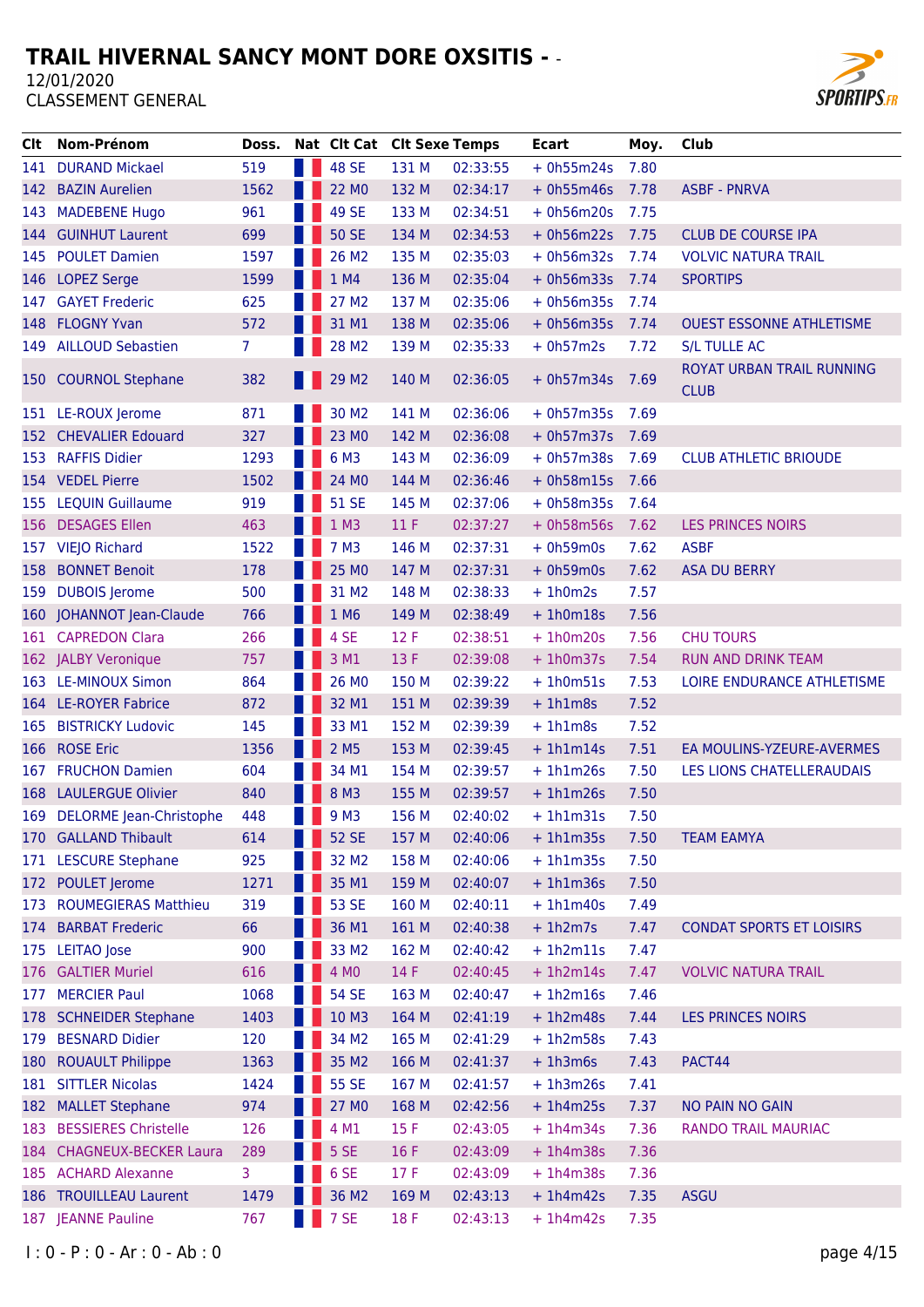

| Clt | Nom-Prénom                   | Doss. |   | Nat Clt Cat Clt Sexe Temps |       |          | <b>Ecart</b>      | Moy. | Club                         |
|-----|------------------------------|-------|---|----------------------------|-------|----------|-------------------|------|------------------------------|
| 188 | <b>DAMANGE Florian</b>       | 409   | H | 37 M2                      | 170 M | 02:43:16 | $+1h4m45s$        | 7.35 |                              |
| 189 | <b>CABOUSSEL Olivier</b>     | 248   |   | 38 M2                      | 171 M | 02:43:20 | $+1h4m49s$        | 7.35 | <b>LES RIDERS</b>            |
| 190 | <b>LEVALLOIS Guillaume</b>   | 931   |   | <b>56 SE</b>               | 172 M | 02:43:37 | $+1h5m6s$         | 7.33 | <b>CLUB DE COURSE IPA</b>    |
| 191 | <b>LEVEL Christophe</b>      | 933   |   | 39 M <sub>2</sub>          | 173 M | 02:43:59 | $+1h5m28s$        | 7.32 |                              |
| 192 | <b>DE-CASO Elodie</b>        | 425   |   | 5 M <sub>0</sub>           | 19F   | 02:44:04 | $+1h5m33s$        | 7.31 | <b>TRAIL OR</b>              |
| 193 | <b>PALLIER Bryan</b>         | 1174  |   | 37 M1                      | 174 M | 02:44:10 | $+1h5m39s$        | 7.31 |                              |
| 194 | <b>BEAUDOIN Pierre</b>       | 87    |   | <b>57 SE</b>               | 175 M | 02:44:16 | $+1h5m45s$        | 7.31 |                              |
| 195 | <b>MERCIER Camille</b>       | 1066  |   | 8 SE                       | 20F   | 02:44:42 | $+1h6m11s$        | 7.29 |                              |
| 196 | <b>BERNIER Baptiste</b>      | 112   |   | 28 MO                      | 176 M | 02:44:47 | $+1h6m16s$        | 7.28 | <b>LES RUN ARS</b>           |
| 197 | <b>CORABOEUF Axel</b>        | 366   |   | <b>58 SE</b>               | 177 M | 02:44:47 | $+1h6m16s$        | 7.28 | LES BOUGNATS ANGEVINS        |
| 198 | <b>DEPOORTERE Christophe</b> | 458   |   | 38 M1                      | 178 M | 02:45:03 | $+1h6m32s$        | 7.27 | <b>TEAM EAMYA</b>            |
| 199 | <b>BOURDIN Dominique</b>     | 206   |   | 2 M4                       | 179 M | 02:45:05 | $+1h6m34s$        | 7.27 | LES GALOPINS DES BOIS        |
| 200 | <b>GUY Stephane</b>          | 701   |   | <b>59 SE</b>               | 180 M | 02:45:36 | $+1h7m5s$         | 7.25 | <b>TEAM FRAGICS</b>          |
| 201 | <b>DESSOUDE Clement</b>      | 468   |   | 60 SE                      | 181 M | 02:46:24 | $+1h7m53s$        | 7.21 | RAID CENTRALESUPELEC         |
| 202 | <b>BRONNEC Francis</b>       | 229   |   | 11 M3                      | 182 M | 02:46:29 | $+1h7m58s$        | 7.21 | <b>ALVERNIA SPORT NATURE</b> |
| 203 | <b>MAUZAT Caroline</b>       | 1048  |   | 6 MO                       | 21F   | 02:46:54 | $+1h8m23s$        | 7.19 | <b>RUNNING CLUB ARPAJON</b>  |
| 204 | <b>SCHIRTZINGER Sylvie</b>   | 1400  |   | 5 M1                       | 22 F  | 02:47:18 | $+1h8m47s$        | 7.17 | LES FOULEES MEZELLOISES      |
|     | 205 HUET Benoit              | 740   |   | 29 MO                      | 183 M | 02:47:37 | $+1h9m6s$         | 7.16 | FOULEES DU NOBLE JOUE        |
| 206 | <b>FERRERE Morgane</b>       | 192   |   | 9 SE                       | 23 F  | 02:47:56 | $+1h9m25s$        | 7.15 | <b>CULTU RAIDS CONCEPT</b>   |
|     | 207 MICHAUD Laurent          | 1079  |   | 3 M4                       | 184 M | 02:48:07 | $+1h9m36s$        | 7.14 | <b>USP RUNNING TRAIL</b>     |
|     |                              |       |   |                            |       |          |                   |      | LA BERRICHONNE CHATEAUROUX   |
|     | 208 SAULNIER Anthony         | 1394  |   | 39 M1                      | 185 M | 02:48:21 | $+1h9m50s$        | 7.13 | <b>ATHLETIC CLUB</b>         |
| 209 | <b>DOUMENC Benoit</b>        | 486   |   | 4 M4                       | 186 M | 02:48:23 | $+1h9m52s$        | 7.13 | <b>FLO EVER</b>              |
| 210 | <b>MARCHIVE Yannick</b>      | 999   |   | 40 M1                      | 187 M | 02:48:37 | $+1h10m6s$        | 7.12 |                              |
| 211 | <b>MAREK Vincent</b>         | 1001  |   | 30 MO                      | 188 M | 02:49:05 | $+1h10m34s$       | 7.10 |                              |
| 212 | <b>PIGNON Antoine</b>        | 1232  |   | 61 SE                      | 189 M | 02:49:13 | $+1h10m42s$       | 7.09 | <b>BIP BIP ITEUIL</b>        |
| 213 | <b>CELLERIER Gregory</b>     | 282   |   | 41 M1                      | 190 M | 02:49:34 | $+1h11m3s$        | 7.08 |                              |
| 214 | <b>MARRAOUI Wissam</b>       | 1017  |   | 31 MO                      | 191 M | 02:49:46 | $+1h11m15s$       | 7.07 | <b>TEAM DOC</b>              |
| 215 | <b>BOUILLON Sebastien</b>    | 196   |   | 42 M1                      | 192 M | 02:49:50 | $+1h11m19s$       | 7.07 | LES CHERCHEURS DE SCORE      |
| 216 | <b>CIERGE Olivier</b>        | 336   |   | 5 M4                       | 193 M | 02:50:06 | $+1h11m35s$       | 7.06 |                              |
| 217 | <b>SAURET Fabrice</b>        | 1396  |   | 12 M3                      | 194 M | 02:50:08 | $+ 1h11m37s$      | 7.05 |                              |
|     | 218 PONSONNAILLE Cedric      | 1262  |   | 62 SE                      | 195 M | 02:50:11 | $+ 1h11m40s$      | 7.05 | <b>USP RUNNING TRAIL</b>     |
| 219 | <b>BODIN Laurent</b>         | 158   |   | 43 M1                      | 196 M | 02:50:31 | $+1h12m0s$        | 7.04 |                              |
| 220 | <b>MATICHARD Ludovic</b>     | 1037  |   | 44 M1                      | 197 M | 02:50:43 | $+ 1h12m12s$      | 7.03 |                              |
| 221 | <b>CORPELET Christophe</b>   | 370   |   | 40 M2                      | 198 M | 02:51:06 | $+1h12m35s$       | 7.01 |                              |
|     | 222 MORIN Quentin            | 1113  |   | 63 SE                      | 199 M | 02:51:23 | $+ 1h12m52s$      | 7.00 | <b>CHAMBERY TRIATHLON</b>    |
|     | 223 GUILLIER Anatole         | 697   |   | 64 SE                      | 200 M | 02:51:26 | $+1h12m55s$       | 7.00 |                              |
|     | 224 PROULT Etienne           | 1281  |   | 65 SE                      | 201 M | 02:51:26 | $+1h12m55s$       | 7.00 |                              |
|     | 225 FARGE Nicolas            | 549   |   | 41 M2                      | 202 M | 02:52:04 | + 1h13m33s 6.97   |      |                              |
|     | 226 COLIN Kevin              | 348   |   | 66 SE                      | 203 M | 02:52:48 | $+ 1h14m17s$      | 6.95 | <b>TEAM TOURS</b>            |
|     | 227 PANNINI Maud             | 1177  |   | 6 M1                       | 24 F  | 02:52:59 | + 1h14m28s 6.94   |      |                              |
|     | 228 BADANAI Laure            | 60    |   | 10 SE                      | 25 F  | 02:53:03 | $+1h14m32s$       | 6.94 | LA BERRICHONNE CHATEAUROUX   |
|     |                              |       |   |                            |       |          |                   |      | <b>ATHLETIC CLUB</b>         |
| 229 | <b>TRANCHANT Adrien</b>      | 1477  |   | 67 SE                      | 204 M | 02:53:22 | $+ 1h14m51s 6.92$ |      | <b>ENEDIS</b>                |
| 230 | <b>IMBERT Alexis</b>         | 748   |   | 68 SE                      | 205 M | 02:53:24 | $+ 1h14m53s$      | 6.92 |                              |
|     | 231 LINAS Corentin           | 942   |   | 69 SE                      | 206 M | 02:53:25 | $+1h14m54s$       | 6.92 | <b>TEAM TOURS</b>            |
|     | 232 AMIRAULT Jean-François   | 18    |   | 13 M3                      | 207 M | 02:53:28 | $+ 1h14m57s 6.92$ |      | <b>ENEDIS</b>                |
|     | 233 LE-PICHON Philippe       | 867   |   | 42 M2                      | 208 M | 02:53:29 | + 1h14m58s 6.92   |      | <b>ENEDIS</b>                |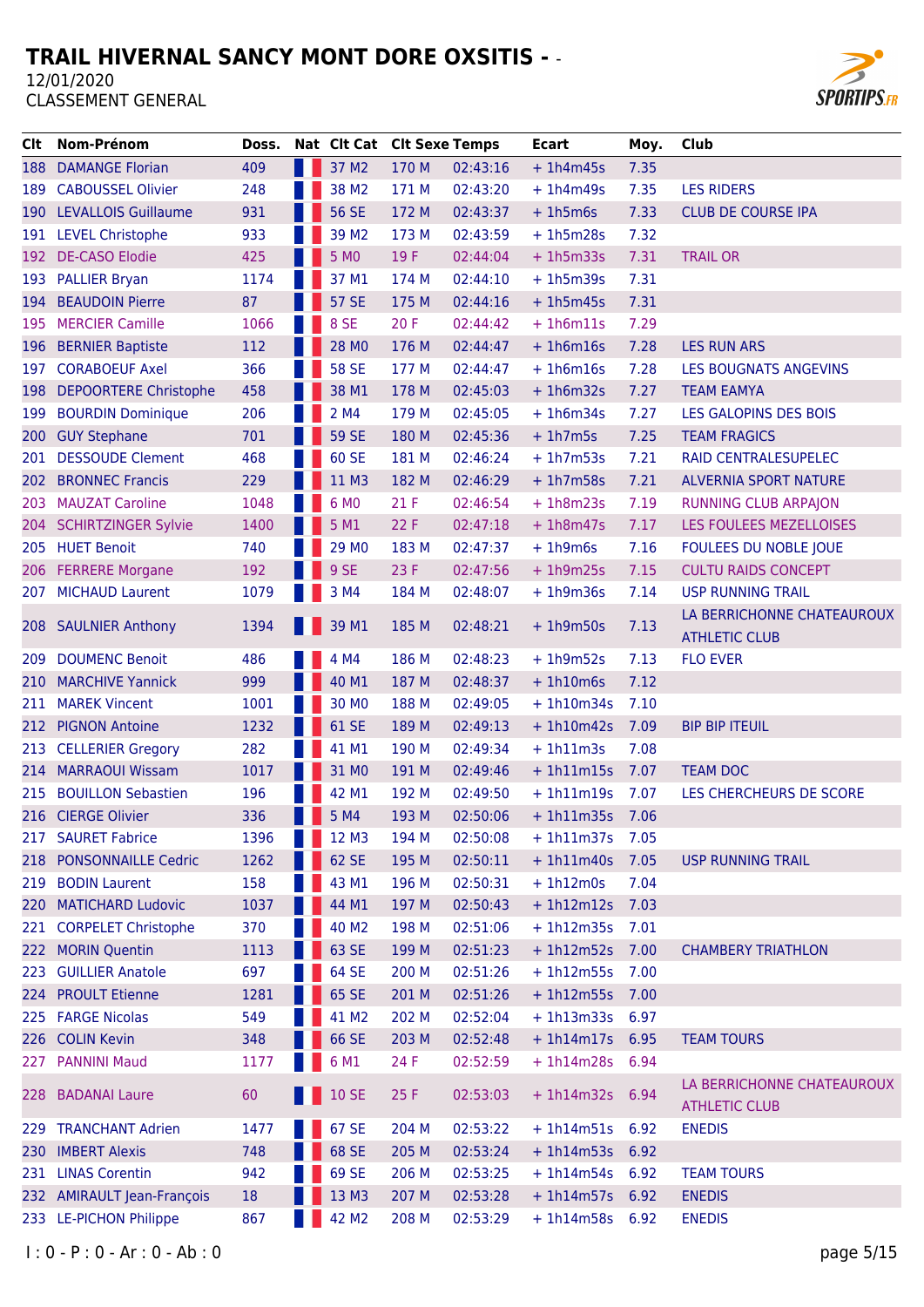

| CIt   | Nom-Prénom                  | Doss. |     | Nat Clt Cat Clt Sexe Temps |       |          | <b>Ecart</b>      | Moy. | <b>Club</b>                     |
|-------|-----------------------------|-------|-----|----------------------------|-------|----------|-------------------|------|---------------------------------|
|       | 234 BESNARD Samuel          | 121   |     | <b>70 SE</b>               | 209 M | 02:53:31 | $+1h15m0s$        | 6.92 | <b>ENEDIS</b>                   |
| 235   | <b>AUBERT Arthur</b>        | 39    |     | 2 ES                       | 210 M | 02:53:52 | $+1h15m21s$       | 6.90 | <b>OUEST ESSONNE ATHLETISME</b> |
| 236   | <b>BRUNET Brice</b>         | 237   |     | 32 MO                      | 211 M | 02:53:55 | $+1h15m24s$       | 6.90 |                                 |
| 237   | <b>BLORVILLE Nathalie</b>   | 156   |     | $2$ M <sub>3</sub>         | 26 F  | 02:54:10 | $+1h15m39s$       | 6.89 | <b>CAP 03</b>                   |
| 238   | <b>BONY Yannicke</b>        | 179   |     | 3 M <sub>2</sub>           | 27F   | 02:54:37 | $+1h16m6s$        | 6.87 |                                 |
| 239   | <b>PAGNET Emilie</b>        | 1166  |     | <b>11 SE</b>               | 28 F  | 02:55:04 | $+1h16m33s$       | 6.86 | <b>NAT</b>                      |
| 240   | <b>CHEVROT Stephane</b>     | 328   |     | 45 M1                      | 212 M | 02:55:12 | $+1h16m41s$       | 6.85 | <b>ASGU</b>                     |
| 241   | <b>BOUTONNET Gregoire</b>   | 214   |     | 46 M1                      | 213 M | 02:55:24 | $+1h16m53s$       | 6.84 | <b>LES RIDERS</b>               |
| 242.  | <b>DOUX Damien</b>          | 488   |     | <b>71 SE</b>               | 214 M | 02:55:25 | $+1h16m54s$       | 6.84 | <b>ECOLE DE TRAIL ORLEANS</b>   |
| 243   | <b>BARRIERE Sebastien</b>   | 77    |     | 47 M1                      | 215 M | 02:55:30 | $+1h16m59s$       | 6.84 | <b>VERNEUIL OXYGENE</b>         |
| 244.  | <b>GIRARD Loic</b>          | 655   |     | 33 MO                      | 216 M | 02:55:32 | $+1h17m1s$        | 6.84 | LIMAGNE-ATHLETES-ENDURANCE      |
| 245   | <b>CSALI Sebastien</b>      | 398   |     | 43 M2                      | 217 M | 02:55:45 | $+1h17m14s$       | 6.83 | <b>SEB</b>                      |
| 246.  | <b>TROUILLEAU Carine</b>    | 1478  |     | 7 M1                       | 29 F  | 02:55:55 | $+1h17m24s$       | 6.82 | <b>ASGU</b>                     |
| 247   | <b>CARRE Anne-Sophie</b>    | 270   |     | 8 M1                       | 30 F  | 02:55:56 | $+ 1h17m25s$      | 6.82 | <b>ASGU</b>                     |
|       | 248 FAVRE Noelie            | 561   |     | <b>12 SE</b>               | 31 F  | 02:56:03 | + 1h17m32s 6.82   |      |                                 |
| 249   | <b>ROSSIGNOL Emmanuelle</b> | 1357  |     | 9 M1                       | 32 F  | 02:56:04 | $+ 1h17m33s 6.82$ |      |                                 |
| 250   | <b>BARTHOMEUF Genevieve</b> | 81    |     | 10 M1                      | 33 F  | 02:56:22 | $+1h17m51s$       | 6.80 |                                 |
| 251   | <b>KAUFFMANT Valerie</b>    | 798   |     | 4 M <sub>2</sub>           | 34 F  | 02:56:35 | $+1h18m4s$        | 6.80 |                                 |
| 252 - | DE-AZEVEDO-ROCHA Jorge      | 423   |     | 34 MO                      | 218 M | 02:56:43 | $+1h18m12s$       | 6.79 | LES ULTIMES RUNNERS             |
|       | 253 MORISSE Eric            | 1116  |     | 3 M <sub>5</sub>           | 219 M | 02:56:44 | $+ 1h18m13s 6.79$ |      | <b>ASGU</b>                     |
|       |                             |       |     |                            |       |          |                   |      | LES FLAMMES ATHLETIQUES         |
|       | 254 CLOIX Isabelle          | 343   |     | <b>8</b> 3 M3              | 35 F  | 02:56:51 | $+1h18m20s$       | 6.79 | <b>CHAMALIERES</b>              |
| 255   | <b>RUBIO Anthony</b>        | 1375  |     | 35 MO                      | 220 M | 02:57:10 | $+1h18m39s$       | 6.77 | <b>NO PAIN NO GAIN</b>          |
| 256   | <b>MISSIR Pascal</b>        | 1090  |     | 2 M <sub>6</sub>           | 221 M | 02:57:11 | $+1h18m40s$       | 6.77 | LOIRE ENDURANCE ATHLETISME      |
| 257   | <b>DUPUY Anne</b>           | 516   |     | 5 M <sub>2</sub>           | 36 F  | 02:57:25 | $+1h18m54s$       | 6.76 | <b>SA THIERS</b>                |
| 258   | <b>MARILLEAU Gaelle</b>     | 1009  |     | 7 M <sub>0</sub>           | 37 F  | 02:57:26 | + 1h18m55s 6.76   |      | <b>LES GIVRESSSS</b>            |
| 259   | <b>MORIN Florence</b>       | 1114  |     | 1 M4                       | 38 F  | 02:57:49 | $+ 1h19m18s$      | 6.75 |                                 |
| 260   | <b>PROUX Cedric</b>         | 1283  |     | 44 M2                      | 222 M | 02:57:52 | $+1h19m21s$       | 6.75 | <b>LES MOJITOS</b>              |
| 261   | <b>DE-JESUS David</b>       | 427   |     | 48 M1                      | 223 M | 02:57:55 | $+1h19m24s$       | 6.75 | <b>ALVERNIA SPORT NATURE</b>    |
|       | 262 BROMET Celine           | 228   | . . | 11 M1                      | 39 F  | 02:58:10 | + 1h19m39s 6.74   |      | <b>RCA</b>                      |
| 263   | <b>MAHOT Aurelien</b>       | 964   |     | 72 SE                      | 224 M | 02:59:12 | $+1h20m41s$       | 6.70 | <b>CLUB DE COURSE IPA</b>       |
|       | 264 FLURY Cedric            | 575   |     | 49 M1                      | 225 M | 02:59:23 | $+1h20m52s$       | 6.69 |                                 |
|       | 265 TURPIN Yohann           | 1481  |     | 36 MO                      | 226 M | 02:59:35 | $+ 1h21m4s$       | 6.68 |                                 |
| 266   | <b>BESSAC Beatrice</b>      | 123   |     | 2 M4                       | 40 F  | 02:59:57 | $+1h21m26s$       | 6.67 | <b>AS IBM LYON</b>              |
|       | 267 RAVE Eric               | 1300  |     | 14 M3                      | 227 M | 03:00:06 | $+ 1h21m35s 6.66$ |      | <b>RSSC TRIATHLON</b>           |
| 268   | <b>SERINE Fabienne</b>      | 1412  |     | 12 M1                      | 41 F  | 03:00:08 | + 1h21m37s 6.66   |      | <b>LES PRINCES NOIRS</b>        |
| 269   | <b>RANNOU Julien</b>        | 1296  |     | 50 M1                      | 228 M | 03:00:10 | $+ 1h21m39s 6.66$ |      | <b>LES PRINCES NOIRS</b>        |
| 270   | <b>BACHELIER Jean-Yves</b>  | 58    |     | 6 M4                       | 229 M | 03:00:19 | $+1h21m48s$       | 6.66 |                                 |
| 271   | <b>CACCIOPPOLI Nicolas</b>  | 250   |     | 37 MO                      | 230 M | 03:00:24 | $+1h21m53s$       | 6.65 |                                 |
| 272   | <b>HERBIN Thibaut</b>       | 724   |     | <b>73 SE</b>               | 231 M | 03:00:26 | $+1h21m55s$       | 6.65 | <b>LES LENTS ABRAYSIENS</b>     |
| 273   | <b>GENDRE Paul-Henri</b>    | 635   |     | 15 M3                      | 232 M | 03:00:44 | $+1h22m13s$       | 6.64 |                                 |
| 274.  | <b>PLANAS Fabrice</b>       | 1245  |     | 51 M1                      | 233 M | 03:00:56 | $+ 1h22m25s 6.63$ |      |                                 |
| 275   | <b>RAOUL Carine</b>         | 1297  |     | 6 M <sub>2</sub>           | 42 F  | 03:01:01 | $+1h22m30s$       | 6.63 | LES LIONS CHATELLERAUDAIS       |
| 276   | <b>GHISLAIN Stephane</b>    | 646   |     | 16 M3                      | 234 M | 03:01:07 | $+1h22m36s$       | 6.63 | LES FOUS DU SANCY               |
| 277   | <b>SUDRE Anne</b>           | 1437  |     | 7 M <sub>2</sub>           | 43 F  | 03:01:32 | $+1h23m1s$        | 6.61 | <b>CULTU RAIDS CONCEPT</b>      |
| 278   | <b>LAUBANIE Christelle</b>  | 838   |     | 13 M1                      | 44 F  | 03:01:39 | $+1h23m8s$        | 6.61 | <b>TRAILLEURS DU GERRY</b>      |
| 279   | <b>MOREL Carine</b>         | 1110  |     | 14 M1                      | 45 F  | 03:01:43 | $+1h23m12s$       | 6.60 | <b>TEAM 24 SPORT</b>            |
| 280   | <b>MEAR Benjamin</b>        | 1055  |     | <b>74 SE</b>               | 235 M | 03:02:12 | $+ 1h23m41s$      | 6.59 | NO PAIN NO GAIN                 |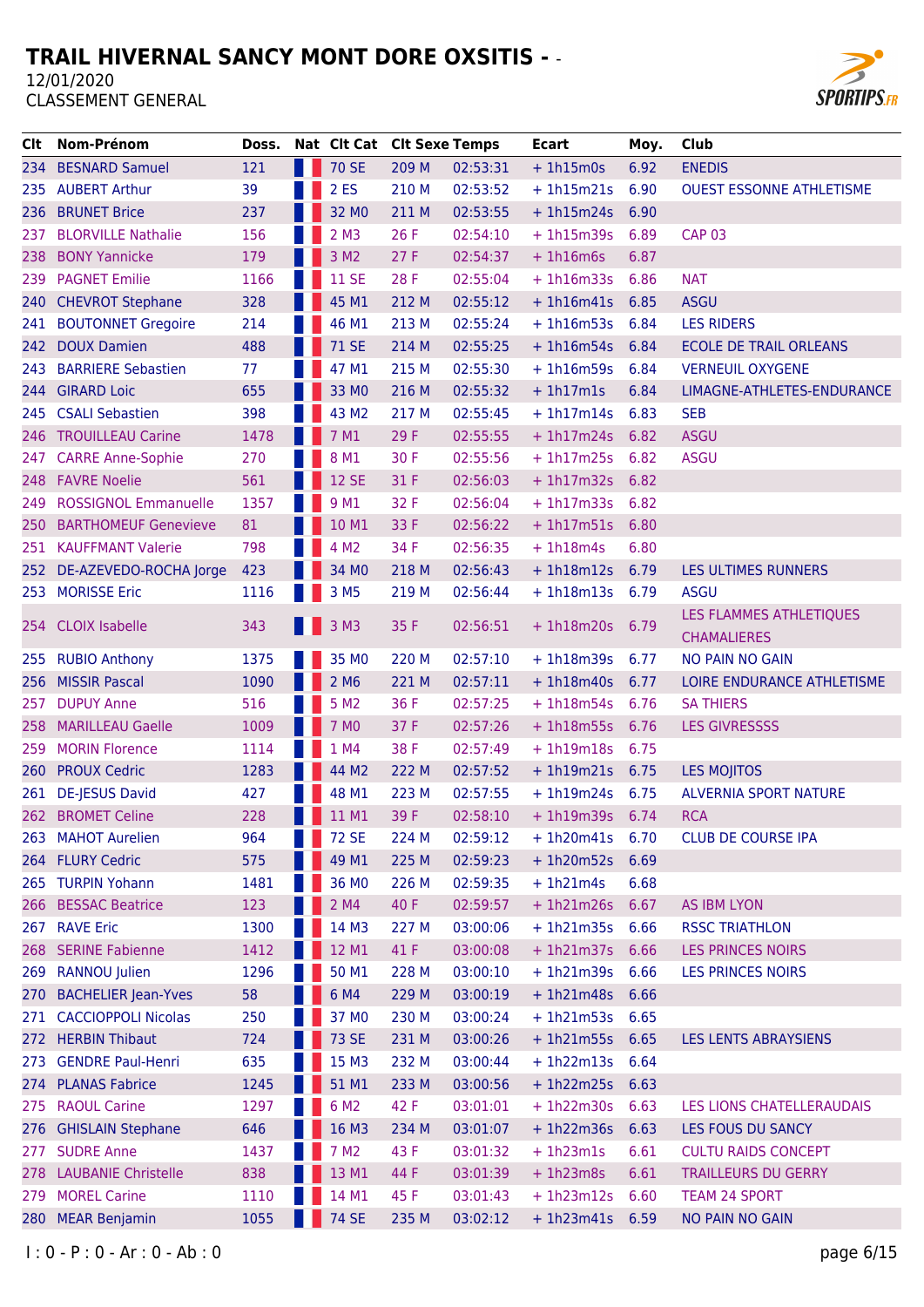

| Clt   | Nom-Prénom                            | Doss. | Nat Clt Cat Clt Sexe Temps |       |          | <b>Ecart</b>      | Moy. | Club                                        |
|-------|---------------------------------------|-------|----------------------------|-------|----------|-------------------|------|---------------------------------------------|
| 281   | <b>OMASSON Stephane</b>               | 1157  | 45 M2                      | 236 M | 03:02:21 | $+ 1h23m50s$      | 6.58 | <b>CULTU RAIDS CONCEPT</b>                  |
| 282   | <b>DE-BONY Guillaume</b>              | 424   | 38 MO                      | 237 M | 03:02:30 | $+ 1h23m59s$      | 6.58 |                                             |
| 283   | <b>CHOPIN Dominique</b>               | 330   | 4 M <sub>5</sub>           | 238 M | 03:02:33 | $+1h24m2s$        | 6.57 |                                             |
| 284 - | <b>DESBOUDARD Isabelle</b>            | 464   | 8 M <sub>2</sub>           | 46 F  | 03:02:37 | $+1h24m6s$        | 6.57 | CAP03                                       |
| 285   | <b>BELLARDIE Stephanie</b>            | 97    | 9 M <sub>2</sub>           | 47 F  | 03:02:39 | $+1h24m8s$        | 6.57 | S/L PAYS DE BRIVE ATHLETIQUE<br><b>CLUB</b> |
| 286   | <b>BOISSIÈRE Eric</b>                 | 163   | 17 <sub>M3</sub>           | 239 M | 03:02:40 | $+1h24m9s$        | 6.57 | S/L PAYS DE BRIVE ATHLETIQUE<br><b>CLUB</b> |
| 287   | <b>BONNET Celine</b>                  | 174   | 8 MO                       | 48 F  | 03:02:42 | $+1h24m11s$       | 6.57 | <b>VERNEUIL OXYGENE</b>                     |
| 288   | <b>BERTRAND Quentin</b>               | 118   | <b>75 SE</b>               | 240 M | 03:02:43 | $+ 1h24m12s$      | 6.57 |                                             |
| 289   | <b>MONCORGE Eric</b>                  | 1097  | 18 M3                      | 241 M | 03:02:48 | $+1h24m17s$       | 6.57 | <b>TRIMAY</b>                               |
| 290   | <b>BLATON Julien</b>                  | 153   | <b>76 SE</b>               | 242 M | 03:02:57 | $+1h24m26s$       | 6.56 |                                             |
| 291   | <b>BENITO-CAMP Magali</b>             | 100   | 4 M3                       | 49 F  | 03:02:57 | $+1h24m26s$       | 6.56 | <b>CHAINGY SPORT NATURE</b>                 |
|       | 292 ANNE Sarah                        | 25    | 13 SE                      | 50 F  | 03:02:59 | $+1h24m28s$       | 6.56 | EA PAYS DE BROCELIANDE                      |
| 293   | POMI Jean-Michel                      | 1257  | 5 M <sub>5</sub>           | 243 M | 03:03:00 | $+1h24m29s$       | 6.56 | <b>ASA DU BERRY</b>                         |
| 294   | <b>BILLY Franck</b>                   | 139   | 19 M3                      | 244 M | 03:03:07 | $+1h24m36s$       | 6.55 | LES LIONS CHATELLERAUDAIS                   |
| 295   | <b>THAVARD Arnaud</b>                 | 1459  | 46 M2                      | 245 M | 03:03:11 | $+1h24m40s$       | 6.55 | LES GAZELLES DE VINEUIL                     |
| 296   | <b>BEAUPERIN Carl</b>                 | 89    | 52 M1                      | 246 M | 03:03:24 | $+1h24m53s$       | 6.54 |                                             |
| 297   | <b>GUILLIER Arthur</b>                | 698   | <b>77 SE</b>               | 247 M | 03:03:29 | $+1h24m58s$       | 6.54 |                                             |
| 298   | <b>RODIER Justine</b>                 | 1346  | 14 SE                      | 51 F  | 03:03:31 | $+1h25m0s$        | 6.54 | <b>TEAM EAMYA</b>                           |
| 299   | <b>LEMOINE Benedicte</b>              | 909   | 3 M4                       | 52 F  | 03:03:33 | $+1h25m2s$        | 6.54 | <b>CHAINGY SPORT NATURE</b>                 |
| 300   | PANIER-DES-TOUCHES<br><b>Stephane</b> | 1175  | 7 M4                       | 248 M | 03:03:48 | $+ 1h25m17s$      | 6.53 | <b>BERRY_CHARTRES</b>                       |
|       | 301 LACOURARIE Laurianne              | 811   | 15 SE                      | 53 F  | 03:04:02 | $+1h25m31s$       | 6.52 | <b>ESPRIT TRAIL CHANTERAC</b>               |
| 302   | <b>DRONNEAU François</b>              | 495   | 8 M4                       | 249 M | 03:04:02 | $+ 1h25m31s$      | 6.52 | LOIRE ENDURANCE ATHLETISME                  |
| 303   | <b>CHAUMETTE Anthony</b>              | 317   | <b>78 SE</b>               | 250 M | 03:04:05 | $+1h25m34s$       | 6.52 |                                             |
| 304   | <b>MAINGOT David</b>                  | 970   | 39 MO                      | 251 M | 03:04:06 | $+1h25m35s$       | 6.52 | <b>LES GIVRESSSS</b>                        |
| 305   | <b>FRIMONT Pascal</b>                 | 602   | 20 M3                      | 252 M | 03:04:06 | $+1h25m35s$       | 6.52 | LONGUE JOGGING LC                           |
|       | 306 HERROUIN Manon                    | 728   | 16 SE                      | 54 F  | 03:04:10 | $+1h25m39s$       | 6.52 |                                             |
|       | 307 COLOMB Sebastien                  | 352   | <b>79 SE</b>               | 253 M | 03:04:11 | $+ 1h25m40s$ 6.52 |      |                                             |
|       | 308 COLLINEAU Julie                   | 350   | <b>17 SE</b>               | 55 F  | 03:04:14 | $+ 1h25m43s 6.51$ |      | <b>CRRA</b>                                 |
|       | 309 FARDEAU Maelys                    | 548   | 1 <sub>ES</sub>            | 56 F  | 03:04:14 | $+1h25m43s$       | 6.51 |                                             |
| 310   | <b>DAUDE Benjamin</b>                 | 416   | 80 SE                      | 254 M | 03:04:41 | $+1h26m10s$       | 6.50 |                                             |
| 311   | <b>MAINGRET David</b>                 | 971   | 47 M2                      | 255 M | 03:04:47 | $+1h26m16s$       | 6.49 | <b>RANDO TRAIL MAURIAC</b>                  |
| 312   | <b>MARCHE Anthony</b>                 | 998   | 48 M2                      | 256 M | 03:05:08 | $+1h26m37s$       | 6.48 | <b>CRRA</b>                                 |
| 313   | <b>FAILLER Julien</b>                 | 546   | 49 M <sub>2</sub>          | 257 M | 03:05:11 | + 1h26m40s 6.48   |      | <b>CRRA</b>                                 |
|       | 314 FOULONNEAU Yohan                  | 588   | 40 MO                      | 258 M | 03:05:12 | $+1h26m41s$       | 6.48 |                                             |
| 315   | <b>FAMBRINI Cyril</b>                 | 547   | 50 M2                      | 259 M | 03:05:15 | $+1h26m44s$       | 6.48 | <b>FOOTING VICHY</b>                        |
|       | 316 TAMRANE Abdel                     | 1444  | 41 MO                      | 260 M | 03:05:27 | $+1h26m56s$       | 6.47 | NO PAIN NO GAIN                             |
| 317   | <b>GUILLAUME Jean-Marc</b>            | 694   | 6 M <sub>5</sub>           | 261 M | 03:05:46 | $+1h27m15s$       | 6.46 | <b>ASM RUNNING</b>                          |
|       | 318 VINCENT Emmanuel                  | 1528  | 51 M2                      | 262 M | 03:05:48 | $+ 1h27m17s 6.46$ |      | <b>EGT</b>                                  |
| 319   | <b>DELABROUSSE Pauline</b>            | 437   | <b>18 SE</b>               | 57 F  | 03:05:50 | $+1h27m19s$       | 6.46 | <b>STADE NIORTAIS TRIATHLON</b>             |
| 320   | <b>BRAULT Michael</b>                 | 217   | 52 M2                      | 263 M | 03:05:51 | $+1h27m20s$       | 6.46 |                                             |
| 321 - | <b>CLAIR Sarah</b>                    | 337   | 15 M1                      | 58 F  | 03:05:51 | + 1h27m20s 6.46   |      |                                             |
| 322   | <b>RAKOVER Jean-Marc</b>              | 1294  | 7 M <sub>5</sub>           | 264 M | 03:05:54 | $+ 1h27m23s$ 6.46 |      |                                             |
| 323   | <b>BARBIN Virginie</b>                | 69    | 10 M2                      | 59F   | 03:05:54 | $+ 1h27m23s$ 6.46 |      | ASC CHU ATHLE ENTREPRISE                    |
| 324   | <b>BONNAIRE Gregory</b>               | 170   | 53 M1                      | 265 M | 03:05:59 | $+1h27m28s$       | 6.45 |                                             |
| 325   | <b>FRABOULET Pierre</b>               | 593   | 9 M4                       | 266 M | 03:06:17 | $+1h27m46s$       | 6.44 |                                             |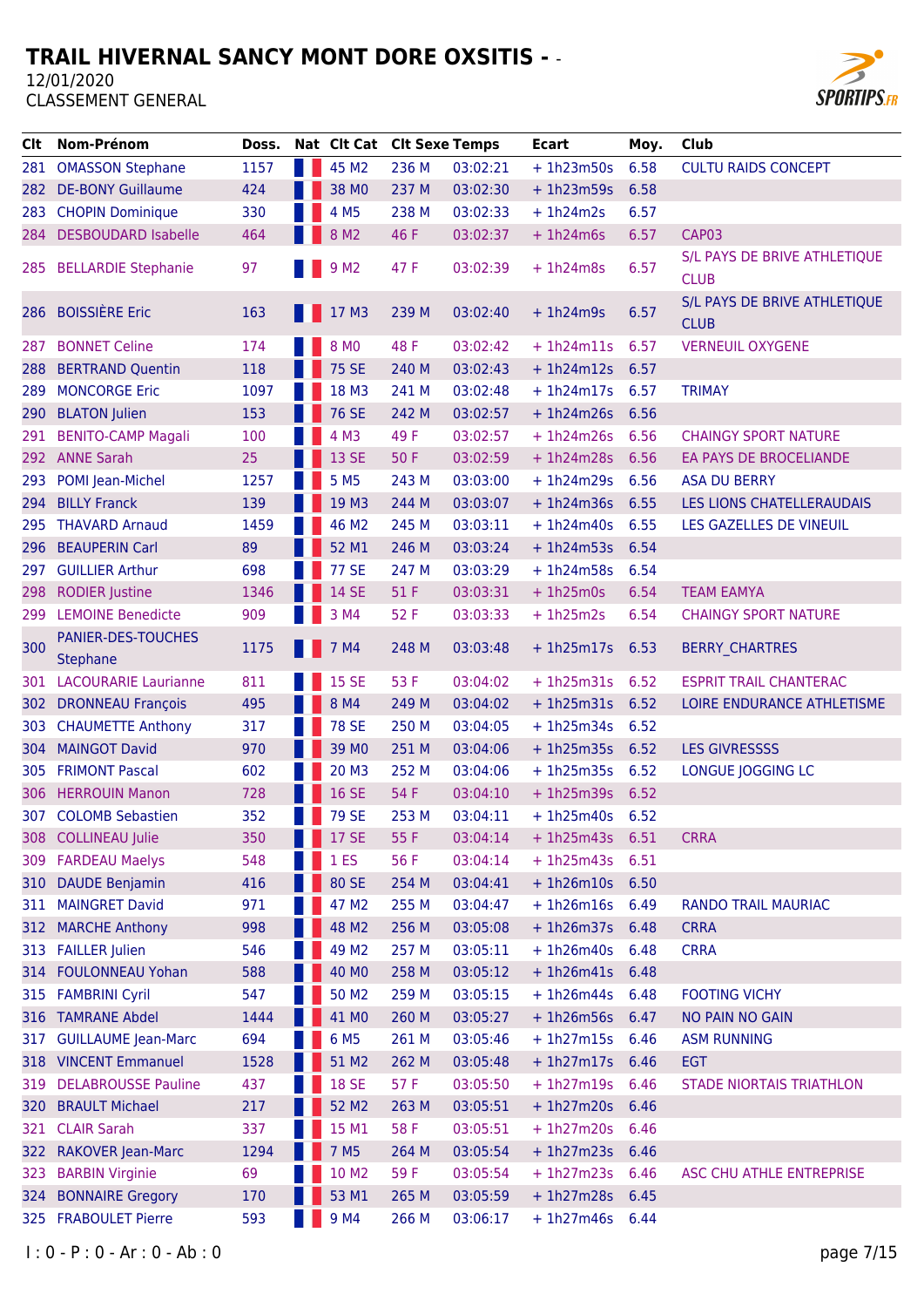

| CIt.  | Nom-Prénom                     | Doss. |                   | Nat Clt Cat Clt Sexe Temps |       |          | <b>Ecart</b> | Moy. | Club                          |
|-------|--------------------------------|-------|-------------------|----------------------------|-------|----------|--------------|------|-------------------------------|
|       | 326 LAVANANT Helene            | 848   | H.                | 16 M1                      | 60 F  | 03:06:18 | $+1h27m47s$  | 6.44 | <b>FLO EVER</b>               |
| 327   | <b>ESCOBAR François</b>        | 539   |                   | 81 SE                      | 267 M | 03:06:20 | $+1h27m49s$  | 6.44 |                               |
| 328 - | <b>GUILLAUME Bernard</b>       | 695   |                   | 21 M3                      | 268 M | 03:06:20 | $+1h27m49s$  | 6.44 |                               |
| 329   | <b>JUSTINIEN Alexandra</b>     | 793   |                   | 11 M2                      | 61 F  | 03:06:23 | $+1h27m52s$  | 6.44 | <b>DREAMTEAM</b>              |
|       | 330 LEGRAND Marc               | 899   |                   | 22 M3                      | 269 M | 03:06:29 | $+1h27m58s$  | 6.44 | <b>FR ANSE</b>                |
|       | 331 CHASLES Jean-Marie         | 312   |                   | 23 M3                      | 270 M | 03:06:38 | $+ 1h28m7s$  | 6.43 | <b>CAP TRAIL LUYNES</b>       |
|       | 332 RODIER Patrice             | 1347  |                   | 24 M3                      | 271 M | 03:06:54 | $+1h28m23s$  | 6.42 |                               |
| 333.  | <b>MONAT Christine</b>         | 1095  |                   | 1 M <sub>5</sub>           | 62 F  | 03:06:56 | $+1h28m25s$  | 6.42 |                               |
| 334.  | <b>FERACCI Marie-Gabrielle</b> | 564   |                   | 9 M <sub>0</sub>           | 63 F  | 03:07:06 | $+1h28m35s$  | 6.41 |                               |
| 335.  | <b>MALLET-SERVANT Patricia</b> | 975   |                   | 5 M3                       | 64 F  | 03:07:22 | $+1h28m51s$  | 6.41 |                               |
| 336   | <b>BIANCO Danilo</b>           | 135   |                   | 25 M3                      | 272 M | 03:07:42 | $+1h29m11s$  | 6.39 | <b>FLO EVER</b>               |
| 337   | <b>ROLAND Guillaume</b>        | 1349  |                   | 26 M3                      | 273 M | 03:07:43 | $+1h29m12s$  | 6.39 | <b>FLO EVER</b>               |
|       | 338 JUNCK Laurent              | 790   |                   | 27 M3                      | 274 M | 03:07:51 | $+1h29m20s$  | 6.39 | <b>VSF</b>                    |
| 339   | <b>POIGNARD Fabrice</b>        | 1252  |                   | 53 M2                      | 275 M | 03:07:56 | $+1h29m25s$  | 6.39 | NO PAIN NO GAIN               |
| 340   | <b>PELOURDEAU Pierre</b>       | 1201  |                   | 82 SE                      | 276 M | 03:08:03 | $+1h29m32s$  | 6.38 | <b>MOULINS VANNES</b>         |
| 341   | <b>BILLY Jacques</b>           | 140   |                   | 3 M <sub>6</sub>           | 277 M | 03:08:04 | $+1h29m33s$  | 6.38 | <b>COURS TOUJOURS LOUDUN</b>  |
| 342   | <b>MELOT Aymeric</b>           | 1059  |                   | 83 SE                      | 278 M | 03:08:05 | $+1h29m34s$  | 6.38 | <b>MOULINS VANNES</b>         |
| 343   | ROUX Jean-Michel               | 1372  |                   | 4 M <sub>6</sub>           | 279 M | 03:08:13 | $+1h29m42s$  | 6.38 | <b>US TALENCE TRAIL</b>       |
| 344   | <b>NEAU Laurent</b>            | 1134  |                   | 54 M2                      | 280 M | 03:08:14 | $+1h29m43s$  | 6.38 |                               |
| 345   | <b>BARRE-NEAU Claudine</b>     | 75    |                   | 12 M <sub>2</sub>          | 65 F  | 03:08:16 | $+1h29m45s$  | 6.37 |                               |
| 346   | <b>COURTEIX-LIAUTE Helene</b>  | 385   |                   | 10 MO                      | 66 F  | 03:08:21 | $+ 1h29m50s$ | 6.37 | <b>CHAINGY SPORT NATURE</b>   |
| 347.  | <b>SALMAGNE Alexandra</b>      | 1385  |                   | 17 M1                      | 67 F  | 03:08:29 | $+1h29m58s$  | 6.37 |                               |
| 348   | JATHIERE Ludivine              | 764   |                   | 13 M2                      | 68 F  | 03:08:35 | $+1h30m4s$   | 6.36 | ES MAINTENON PIERRES ATHLE.   |
| 349   | <b>DEMAISON Marie</b>          | 453   |                   | 11 MO                      | 69 F  | 03:08:45 | $+1h30m14s$  | 6.36 | <b>VERNEUIL OXYGENE</b>       |
| 350   | <b>MARNAT Jerome</b>           | 843   |                   | 55 M2                      | 281 M | 03:09:33 | $+1h31m2s$   | 6.33 | <b>RAID N TRAIL</b>           |
| 351   | <b>PIQUERAS Sonia</b>          | 1241  |                   | 18 M1                      | 70 F  | 03:09:37 | $+1h31m6s$   | 6.33 | <b>RUN SOUS PRESSION</b>      |
| 352   | <b>PONCIN Philippe</b>         | 1260  |                   | 8 M <sub>5</sub>           | 282 M | 03:10:26 | $+1h31m55s$  | 6.30 |                               |
| 353.  | <b>BISCARAT Fabrice</b>        | 144   |                   | 56 M2                      | 283 M | 03:10:27 | $+1h31m56s$  | 6.30 |                               |
| 354.  | <b>HUGUIER Maxime</b>          | 742   |                   | 84 SE                      | 284 M | 03:10:29 | $+ 1h31m58s$ | 6.30 |                               |
|       | 355 LAUDET Murielle            | 839   | <b>TELEVISION</b> | 19 SE                      | 71 F  | 03:10:31 | $+1h32m0s$   | 6.30 |                               |
| 356   | <b>D-AUBERT Guillaume</b>      | 522   |                   | 54 M1                      | 285 M | 03:10:37 | $+1h32m6s$   | 6.30 |                               |
|       | 357 MAUDENS Emilie             | 1042  |                   | 12 MO                      | 72 F  | 03:10:46 | $+ 1h32m15s$ | 6.29 |                               |
|       | 358 LEPREUX Beatrice           | 918   |                   | 13 MO                      | 73 F  | 03:10:50 | $+ 1h32m19s$ | 6.29 | <b>CRC</b>                    |
| 359   | <b>CHABAN Patrice</b>          | 284   |                   | 10 M4                      | 286 M | 03:11:32 | $+ 1h33m1s$  | 6.27 | <b>CA PLASSAC</b>             |
| 360   | <b>CANON Jean-François</b>     | 263   |                   | 28 M3                      | 287 M | 03:11:35 | $+1h33m4s$   | 6.26 | <b>CA PLASSAC</b>             |
|       | 361 AFONSO Philippe            | 6     |                   | 29 M3                      | 288 M | 03:11:50 | $+1h33m19s$  | 6.26 | <b>CULTU RAIDS CONCEPT</b>    |
| 362   | <b>DUFFNER Delphine</b>        | 1362  |                   | 14 M2                      | 74 F  | 03:11:52 | $+1h33m21s$  | 6.25 | <b>CULTU RAIDS CONCEPT</b>    |
|       | 363 LETURDU Laurence           | 929   |                   | 6 M3                       | 75 F  | 03:12:00 | $+ 1h33m29s$ | 6.25 | LOIRE ENDURANCE ATHLETISME    |
|       | 364 AUVRAY Amelie              | 53    |                   | 14 MO                      | 76 F  | 03:12:03 | $+ 1h33m32s$ | 6.25 | <b>AS RABAJOU</b>             |
| 365   | <b>BOULAIS Roger</b>           | 197   |                   | 9 M <sub>5</sub>           | 289 M | 03:12:19 | $+1h33m48s$  | 6.24 | JOG 41                        |
| 366   | <b>BOTTE Stephanie</b>         | 185   |                   | 15 M2                      | 77 F  | 03:12:28 | $+1h33m57s$  | 6.24 | <b>AS EFFIAT</b>              |
| 367   | <b>SAUREL Anton</b>            | 1395  |                   | 42 MO                      | 290 M | 03:12:31 | $+1h34m0s$   | 6.23 | <b>TEAM DOC</b>               |
| 368   | <b>BRETAGNOLLES Philippe</b>   | 221   |                   | 30 M3                      | 291 M | 03:12:35 | $+ 1h34m4s$  | 6.23 | <b>CULTU RAIDS CONCEPT</b>    |
| 369   | <b>RAKOVER Pauline</b>         | 1295  |                   | <b>20 SE</b>               | 78 F  | 03:12:36 | $+1h34m5s$   | 6.23 |                               |
| 370   | <b>PATIENT Marion</b>          | 1189  |                   | <b>21 SE</b>               | 79 F  | 03:12:36 | $+1h34m5s$   | 6.23 | <b>S/L TULLE AC</b>           |
| 371   | <b>MIAT Stessy</b>             | 1078  |                   | <b>22 SE</b>               | 80 F  | 03:12:47 | $+ 1h34m16s$ | 6.23 |                               |
| 372 . | <b>CHAVAROCHE Olivier</b>      | 320   |                   | 57 M2                      | 292 M | 03:12:49 | $+1h34m18s$  | 6.22 |                               |
| 373   | <b>COULOUMY Fabien</b>         | 380   |                   | 85 SE                      | 293 M | 03:12:51 | $+1h34m20s$  | 6.22 | <b>SAINT YORRE RUNNING 03</b> |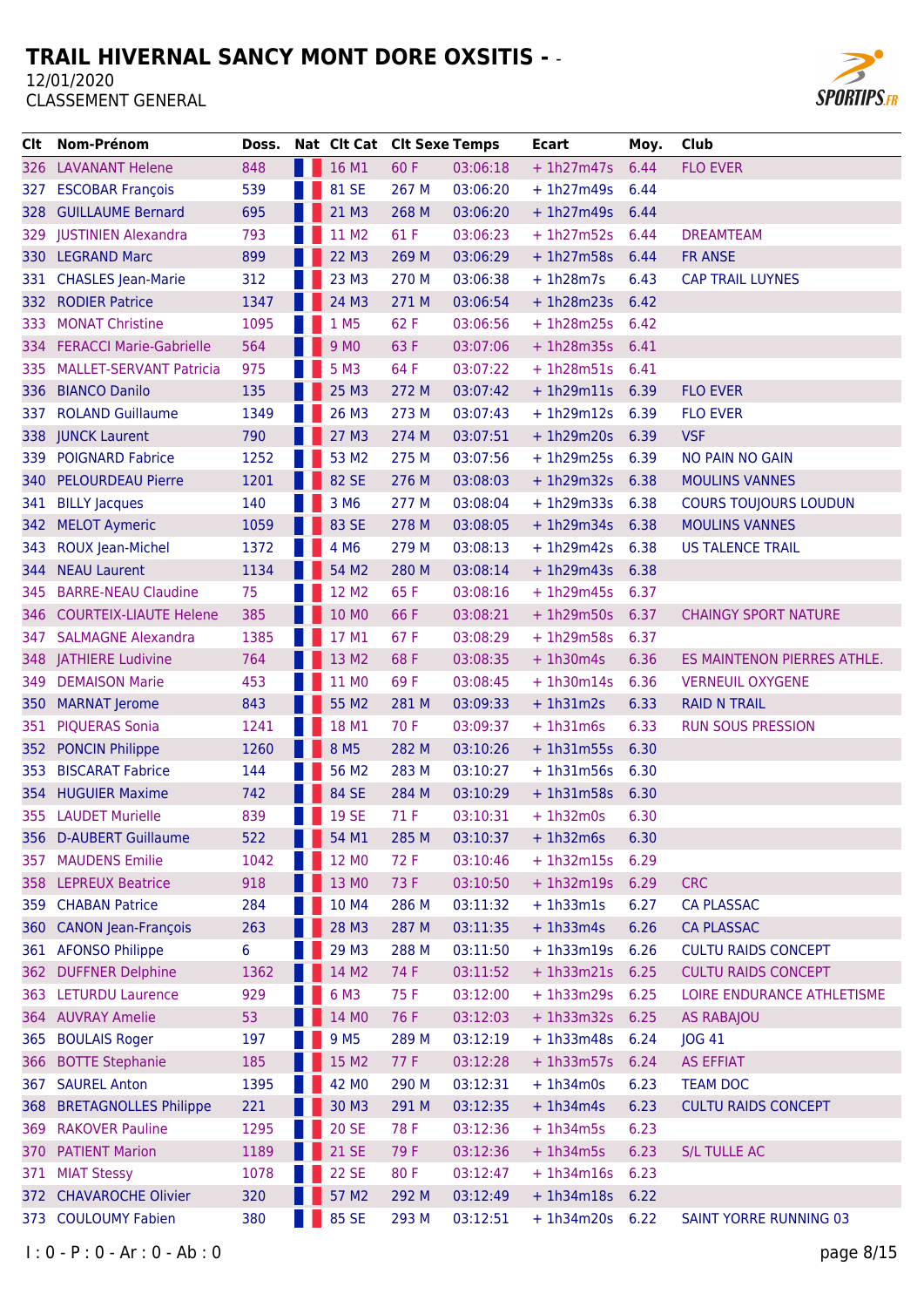

| Clt   | Nom-Prénom                      | Doss. |      | Nat Clt Cat Clt Sexe Temps |       |          | <b>Ecart</b>      | Moy. | Club                                              |
|-------|---------------------------------|-------|------|----------------------------|-------|----------|-------------------|------|---------------------------------------------------|
|       | 374 JOULIN Sebastien            | 753   | a pr | 58 M2                      | 294 M | 03:12:58 | $+ 1h34m27s$      | 6.22 |                                                   |
| 375   | <b>MANGEANT Ludovic</b>         | 984   |      | 55 M1                      | 295 M | 03:13:06 | $+1h34m35s$       | 6.21 | <b>FRANCUEIL BY TRAIL</b>                         |
| 376   | <b>DUMOND Clement</b>           | 508   |      | 86 SE                      | 296 M | 03:13:16 | $+1h34m45s$       | 6.21 |                                                   |
| 377   | <b>GAGNAIRE Alizee</b>          | 612   |      | 23 SE                      | 81 F  | 03:13:16 | $+ 1h34m45s$      | 6.21 |                                                   |
| 378   | <b>POTIER Vincent</b>           | 1267  |      | 43 MO                      | 297 M | 03:13:31 | $+1h35m0s$        | 6.20 | <b>VAL D ORGE ATHLETIC</b>                        |
| 379   | <b>BARTHES Mathieu</b>          | 80    |      | 44 MO                      | 298 M | 03:13:35 | $+1h35m4s$        | 6.20 |                                                   |
| 380   | <b>DUJARDIN Celia</b>           | 506   |      | <b>24 SE</b>               | 82 F  | 03:13:35 | $+ 1h35m4s$       | 6.20 |                                                   |
| 381.  | <b>KURTKOWIAK Roman</b>         | 802   |      | 59 M <sub>2</sub>          | 299 M | 03:13:54 | $+1h35m23s$       | 6.19 |                                                   |
| 382   | <b>FLUMIAN Pierre</b>           | 574   |      | 56 M1                      | 300 M | 03:14:00 | $+1h35m29s$       | 6.19 | <b>LES RIDERS</b>                                 |
| 383   | <b>BUZARE Benoit</b>            | 247   |      | 57 M1                      | 301 M | 03:14:01 | $+ 1h35m30s$      | 6.19 | <b>LES RIDERS</b>                                 |
| 384   | <b>BERKANE Brahim</b>           | 109   |      | 5 M <sub>6</sub>           | 302 M | 03:14:15 | $+1h35m44s$       | 6.18 | <b>ACIL</b>                                       |
| 385   | <b>GABRIOT Christelle</b>       | 609   |      | 16 M2                      | 83 F  | 03:14:16 | $+1h35m45s$       | 6.18 |                                                   |
| 386   | <b>RIGONDET Roxane</b>          | 1321  |      | <b>25 SE</b>               | 84 F  | 03:14:19 | $+ 1h35m48s$      | 6.18 | <b>TEAM TRAIL OUZBEK</b>                          |
| 387.  | <b>CONSTANTIN Sebastien</b>     | 359   |      | 58 M1                      | 303 M | 03:14:27 | $+ 1h35m56s$      | 6.17 | LES LIONS CHATELLERAUDAIS                         |
| 388   | <b>MOREAU Lee-Gilles</b>        | 1103  |      | 31 M3                      | 304 M | 03:14:31 | $+1h36m0s$        | 6.17 |                                                   |
| 389   | <b>SMLYNARCZYK Ludovic</b>      | 1426  |      | 87 SE                      | 305 M | 03:14:39 | $+1h36m8s$        | 6.17 |                                                   |
| 390 l | <b>GRIMAUD Aurelie</b>          | 674   |      | 26 SE                      | 85 F  | 03:15:20 | $+1h36m49s$       | 6.14 | L ULTRA MARIN RAID DU GOLFE<br><b>DU MORBIHAN</b> |
|       | 391 LECLERC Maxence             | 883   |      | 45 MO                      | 306 M | 03:15:20 | $+1h36m49s$       | 6.14 | <b>COURIR A SAINT GERVAIS</b>                     |
| 392 . | <b>BOUTREAU Edern</b>           | 215   |      | 59 M1                      | 307 M | 03:15:21 | $+1h36m50s$       | 6.14 | AJ BLOIS-ONZAIN                                   |
|       | 393 AUPART David                | 48    |      | 32 M3                      | 308 M | 03:15:45 | $+1h37m14s$       | 6.13 | LES POMMES DE NEUVY                               |
|       | 394 VANWYNSBERGE Alexandre 1492 |       |      | 60 M1                      | 309 M | 03:15:48 | $+1h37m17s$       | 6.13 | LE SOUFFLE D ORGERUS                              |
| 395   | <b>PADET</b> Jerome             | 1163  |      | 46 MO                      | 310 M | 03:16:06 | $+ 1h37m35s$      | 6.12 |                                                   |
| 396   | <b>HUMEAU Virginie</b>          | 744   |      | 19 M1                      | 86 F  | 03:16:20 | $+ 1h37m49s 6.11$ |      | <b>ASGU</b>                                       |
| 397   | <b>CASATI Arnould</b>           | 274   |      | 61 M1                      | 311 M | 03:16:28 | $+1h37m57s$       | 6.11 | <b>BPCE</b>                                       |
| 398   | <b>LEPINTEUR Frederic</b>       | 915   |      | 33 M3                      | 312 M | 03:16:32 | $+1h38m1s$        | 6.11 |                                                   |
| 399   | <b>POUYET Pascal</b>            | 1276  |      | 34 M3                      | 313 M | 03:16:34 | $+1h38m3s$        | 6.11 |                                                   |
| 400   | <b>REGNAULT Catherine</b>       | 1308  |      | 17 M2                      | 87 F  | 03:16:53 | $+1h38m22s$       | 6.10 |                                                   |
| 401   | <b>ROCHEREAU Cyril</b>          | 1342  |      | 60 M <sub>2</sub>          | 314 M | 03:17:03 | $+ 1h38m32s$      | 6.09 | <b>RUN AND DRINK TEAM</b>                         |
|       | 402 SAGNES Jean-Michel          | 1380  |      | 35 M3                      | 315 M | 03:17:04 | $+1h38m33s$       | 6.09 |                                                   |
|       | 403 ROBIN Jerome                | 1336  |      | 62 M1                      | 316 M | 03:17:11 | $+ 1h38m40s 6.09$ |      | <b>LES LIONS</b><br>CHATELLERAUDAIS/CIGOGNE       |
|       | 404 ALLARD Marie                | 1006  |      | 4 M4                       | 88 F  | 03:17:13 | $+1h38m42s$       | 6.09 |                                                   |
|       | 405 VERRIEST Chrystelle         | 1513  |      | 18 M2                      | 89F   | 03:17:22 | $+1h38m51s$       | 6.08 |                                                   |
|       | 406 LE-SOLLEUZ Quentin          | 873   |      | 3 ES                       | 317 M | 03:17:37 | $+1h39m6s$        | 6.07 | <b>RENIER PAYSAGE</b>                             |
| 407   | <b>BLANCHE Olivier</b>          | 149   |      | 36 M3                      | 318 M | 03:17:44 | $+1h39m13s$       | 6.07 | <b>FAY OXYGENE</b>                                |
|       | 408 SOULENQ Jeromine            | 1433  |      | <b>27 SE</b>               | 90 F  | 03:18:00 | $+1h39m29s$       | 6.06 |                                                   |
| 409   | <b>LECOUTRE Julien</b>          | 787   |      | 47 MO                      | 319 M | 03:18:06 | $+ 1h39m35s$      | 6.06 |                                                   |
| 410   | <b>CARLI Sebastien</b>          | 267   |      | 63 M1                      | 320 M | 03:18:10 | $+1h39m39s$       | 6.06 | <b>TRAIL SP BLOIS</b>                             |
| 411   | <b>DUPUIS Remi</b>              | 513   |      | 48 MO                      | 321 M | 03:18:23 | $+1h39m52s$       | 6.05 | <b>COURIR EN LIVRADOIS FOREZ</b>                  |
| 412   | <b>DELACROIX Romain</b>         | 439   |      | 49 MO                      | 322 M | 03:18:36 | $+1h40m5s$        | 6.04 | LES BOUGNATS ANGEVINS                             |
|       | 413 ROUILLERE Alexandra         | 1366  |      | 15 MO                      | 91 F  | 03:18:54 | $+1h40m23s$       | 6.03 |                                                   |
| 414   | <b>NGONPHETSY Manivone</b>      | 1137  |      | 16 MO                      | 92 F  | 03:18:55 | $+1h40m24s$       | 6.03 | <b>ATHLERUNNING FAMILY</b>                        |
| 415   | <b>GASNIER David</b>            | 618   |      | 61 M2                      | 323 M | 03:18:56 | $+1h40m25s$       | 6.03 | <b>ECOLE DE TRAIL ORLEANS</b>                     |
| 416   | <b>FOURNIER Jeremie</b>         | 591   |      | 50 MO                      | 324 M | 03:18:57 | $+1h40m26s$       | 6.03 |                                                   |
| 417   | <b>ARNAUD Kevin</b>             | 32    |      | 51 MO                      | 325 M | 03:19:01 | $+1h40m30s$       | 6.03 |                                                   |
|       | 418 ARNAUD Mathilde             | 33    |      | 17 MO                      | 93 F  | 03:19:01 | $+1h40m30s$       | 6.03 |                                                   |
|       | 419 VILLAIN Francis             | 1526  |      | 10 M5                      | 326 M | 03:19:08 | + 1h40m37s 6.03   |      | <b>ACIL</b>                                       |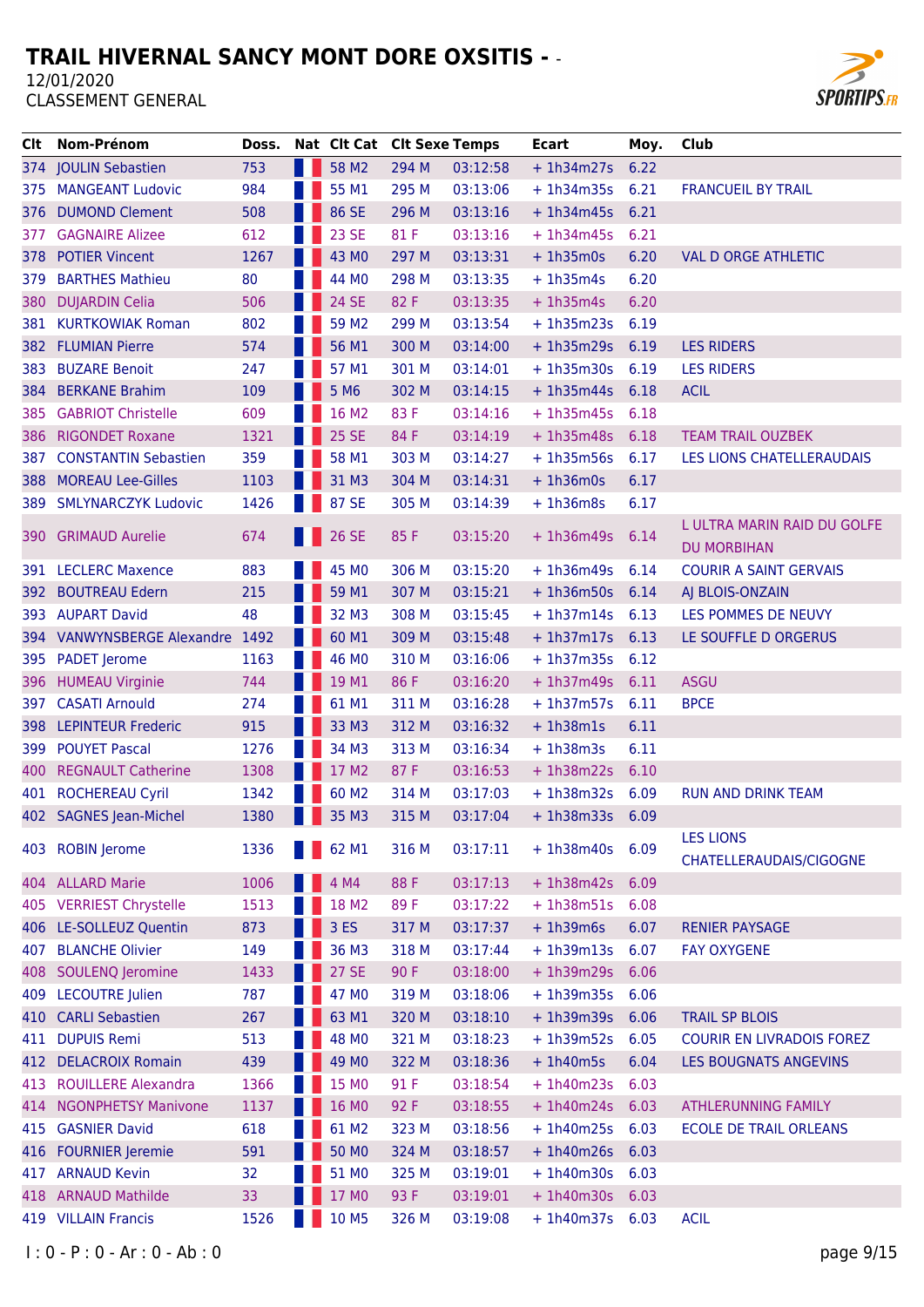

| Clt | Nom-Prénom                   | Doss. | Nat Clt Cat Clt Sexe Temps |       |          | <b>Ecart</b>    | Moy. | Club                              |
|-----|------------------------------|-------|----------------------------|-------|----------|-----------------|------|-----------------------------------|
|     | 420 MESNIL Daphne            | 1072  | <b>28 SE</b>               | 94 F  | 03:19:27 | $+1h40m56s$     | 6.02 |                                   |
|     | 421 RETHORE Alban            | 1315  | 52 MO                      | 327 M | 03:19:47 | $+1h41m16s$     | 6.01 | <b>ENEDIS</b>                     |
|     | 422 JALBY Claire             | 758   | 20 M1                      | 95 F  | 03:19:49 | $+1h41m18s$     | 6.01 |                                   |
| 423 | <b>CLISSON Stephanie</b>     | 342   | 19 M <sub>2</sub>          | 96 F  | 03:19:59 | $+1h41m28s$     | 6.00 | <b>FLO EVER</b>                   |
| 424 | <b>PONTIER Aurelie</b>       | 1263  | 29 SE                      | 97 F  | 03:20:15 | $+ 1h41m44s$    | 5.99 |                                   |
| 425 | <b>GUIBERGIA Florence</b>    | 691   | 7 M3                       | 98 F  | 03:20:18 | $+1h41m47s$     | 5.99 |                                   |
|     | 426 VARRET Stephane          | 1495  | 62 M2                      | 328 M | 03:20:22 | $+1h41m51s$     | 5.99 | <b>VILLANDRY CAP NATURE</b>       |
| 427 | <b>DAMANGE Anne</b>          | 408   | 20 M <sub>2</sub>          | 99F   | 03:20:31 | $+1h42m0s$      | 5.99 |                                   |
| 428 | <b>POUCHAIN Marie-Pierre</b> | 1269  | 8 M3                       | 100 F | 03:20:52 | $+1h42m21s$     | 5.97 | <b>AVIA CLUB ATHLETISME</b>       |
| 429 | <b>SAMAI Azzouz</b>          | 1560  | 63 M2                      | 329 M | 03:20:56 | $+1h42m25s$     | 5.97 |                                   |
| 430 | <b>BLANCHARD Sebastien</b>   | 146   | 64 M1                      | 330 M | 03:20:59 | $+1h42m28s$     | 5.97 |                                   |
| 431 | <b>ROUSSEL Quentin</b>       | 1368  | 53 MO                      | 331 M | 03:21:01 | $+1h42m30s$     | 5.97 | <b>ECOLE DE TRAIL ORLEANS</b>     |
| 432 | <b>LACAILLE Vanessa</b>      | 807   | 18 MO                      | 101 F | 03:21:04 | $+1h42m33s$     | 5.97 | <b>ECOLE DE TRAIL ORLEANS</b>     |
|     | 433 RABILLE Pascal           | 1286  | 64 M2                      | 332 M | 03:21:45 | $+ 1h43m14s$    | 5.95 | <b>LES LICORNES</b>               |
| 434 | <b>METHIVIER Lucie</b>       | 1075  | 30 SE                      | 102 F | 03:22:06 | $+1h43m35s$     | 5.94 | <b>SARAN LOIRET ATHLETIC CLUB</b> |
|     | <b>DEGUILHEM Estelle-</b>    |       |                            |       |          |                 |      |                                   |
| 435 | Amandine                     | 436   | 21 M1                      | 103 F | 03:22:10 | $+1h43m39s$     | 5.94 |                                   |
| 436 | <b>BONNET Jessica</b>        | 177   | 19 MO                      | 104 F | 03:22:11 | $+1h43m40s$     | 5.94 |                                   |
| 437 | <b>GAUBERT Marina</b>        | 619   | 31 SE                      | 105 F | 03:22:13 | $+1h43m42s$     | 5.93 | <b>NANTES</b>                     |
|     | 438 ALAURENT Jerome          | 160   | 65 M2                      | 333 M | 03:22:21 | $+ 1h43m50s$    | 5.93 | TCCM36                            |
| 439 | <b>MARIJON Cecile</b>        | 161   | 22 M1                      | 106 F | 03:22:23 | $+1h43m52s$     | 5.93 | TCCM36                            |
| 440 | <b>VIDA Cindy</b>            | 1519  | 32 SE                      | 107 F | 03:22:35 | $+1h44m4s$      | 5.92 | <b>DEFI-OUTDOOR</b>               |
|     |                              |       |                            |       |          |                 |      | S/L PAYS DE BRIVE ATHLETIQUE      |
|     | 441 ROSSY Sophie             | 1359  | 20 MO                      | 108 F | 03:23:03 | $+1h44m32s$     | 5.91 | <b>CLUB</b>                       |
|     | 442 ALLARD Jean-Marie        | 13    | 11 M5                      | 334 M | 03:23:17 | $+1h44m46s$     | 5.90 |                                   |
| 443 | <b>PAGNET Sandrine</b>       | 1167  | 9 M3                       | 109 F | 03:23:31 | $+1h45m0s$      | 5.90 | LA POMME DE NEUVY                 |
| 444 | <b>MIRANDA Sylvie</b>        | 1089  | 21 M2                      | 110 F | 03:23:41 | $+1h45m10s$     | 5.89 | <b>DEFI-OUTDOOR</b>               |
| 445 | <b>MASSET Leatitia</b>       | 1031  | 10 M3                      | 111 F | 03:24:07 | $+1h45m36s$     | 5.88 | LES POMMES DE NEUVY               |
| 446 | <b>CARTIER Arnaud</b>        | 271   | 54 MO                      | 335 M | 03:24:17 | $+1h45m46s$     | 5.87 |                                   |
|     | 447 CIBOIS Franck            | 335   | 37 M3                      | 336 M | 03:24:34 | $+1h46m3s$      | 5.87 | <b>RUN AND DRINK TEAM</b>         |
|     | 448 BIROLAUD Philippe        | 142   | <b>12 M5</b>               | 337 M | 03:25:01 | $+1h46m30s$     | 5.85 |                                   |
|     | 449 LE-DUC-KARINE Karine     | 860   | 22 M2                      | 112 F | 03:25:13 | $+1h46m42s$     | 5.85 | LES GAZELLES DE VINEUIL           |
|     | 450 THIBAULT Malory          | 1462  | 33 SE                      | 113 F | 03:25:15 | $+1h46m44s$     | 5.85 |                                   |
|     | 451 FORGEARD Christele       | 580   | 11 M3                      | 114 F | 03:25:33 | $+1h47m2s$      | 5.84 | <b>AS RABAJOU</b>                 |
| 452 | <b>COUDERT Cyril</b>         | 378   | 66 M2                      | 338 M | 03:25:38 | $+1h47m7s$      | 5.84 | <b>LES PRINCES NOIRS</b>          |
| 453 | <b>BELLANGER Carole</b>      | 96    | 21 MO                      | 115 F | 03:25:50 | $+1h47m19s$     | 5.83 | <b>NO PAIN NO GAIN</b>            |
| 454 | <b>MARQUIGNY Nathalie</b>    | 1015  | 23 M1                      | 116 F | 03:25:58 | $+ 1h47m27s$    | 5.83 |                                   |
|     | 455 LEON Jean-Philippe       | 912   | 11 M4                      | 339 M | 03:25:59 | $+ 1h47m28s$    | 5.83 | <b>CAP TRAIL LUYNES</b>           |
|     | 456 VALETTE Marie-Ange       | 1486  | 24 M1                      | 117 F | 03:26:08 | $+ 1h47m37s$    | 5.82 | <b>TRAILLEURS DU GERRY</b>        |
| 457 | <b>MACE Regis</b>            | 958   | 65 M1                      | 340 M | 03:26:18 | $+1h47m47s$     | 5.82 |                                   |
| 458 | <b>BATTISTON Charline</b>    | 82    | 34 SE                      | 118 F | 03:26:36 | $+1h48m5s$      | 5.81 | <b>VERNEUIL OXYGENE</b>           |
| 459 | <b>MALAVAL Christian</b>     | 973   | 12 M4                      | 341 M | 03:26:41 | $+1h48m10s$     | 5.81 |                                   |
| 460 | <b>DELOUBES Ronan</b>        | 449   | 55 MO                      | 342 M | 03:27:03 | $+1h48m32s$     | 5.80 |                                   |
|     | PANIER-DES-TOUCHES           |       |                            |       |          |                 |      |                                   |
| 461 | Isabelle                     | 1176  | 12 M3                      | 119 F | 03:27:06 | $+1h48m35s$     | 5.79 | <b>BERRY_CHARTRES</b>             |
| 462 | <b>PAUTRAT Carole</b>        | 1194  | 13 M3                      | 120 F | 03:27:16 | $+1h48m45s$     | 5.79 |                                   |
| 463 | <b>HALOPE Marie</b>          | 708   | 25 M1                      | 121 F | 03:27:55 | $+1h49m24s$     | 5.77 |                                   |
| 464 | <b>MOUNIER Thierry</b>       | 1123  | 13 M4                      | 343 M | 03:27:56 | + 1h49m25s 5.77 |      | <b>ASPTT ANGERS</b>               |
|     |                              |       |                            |       |          |                 |      |                                   |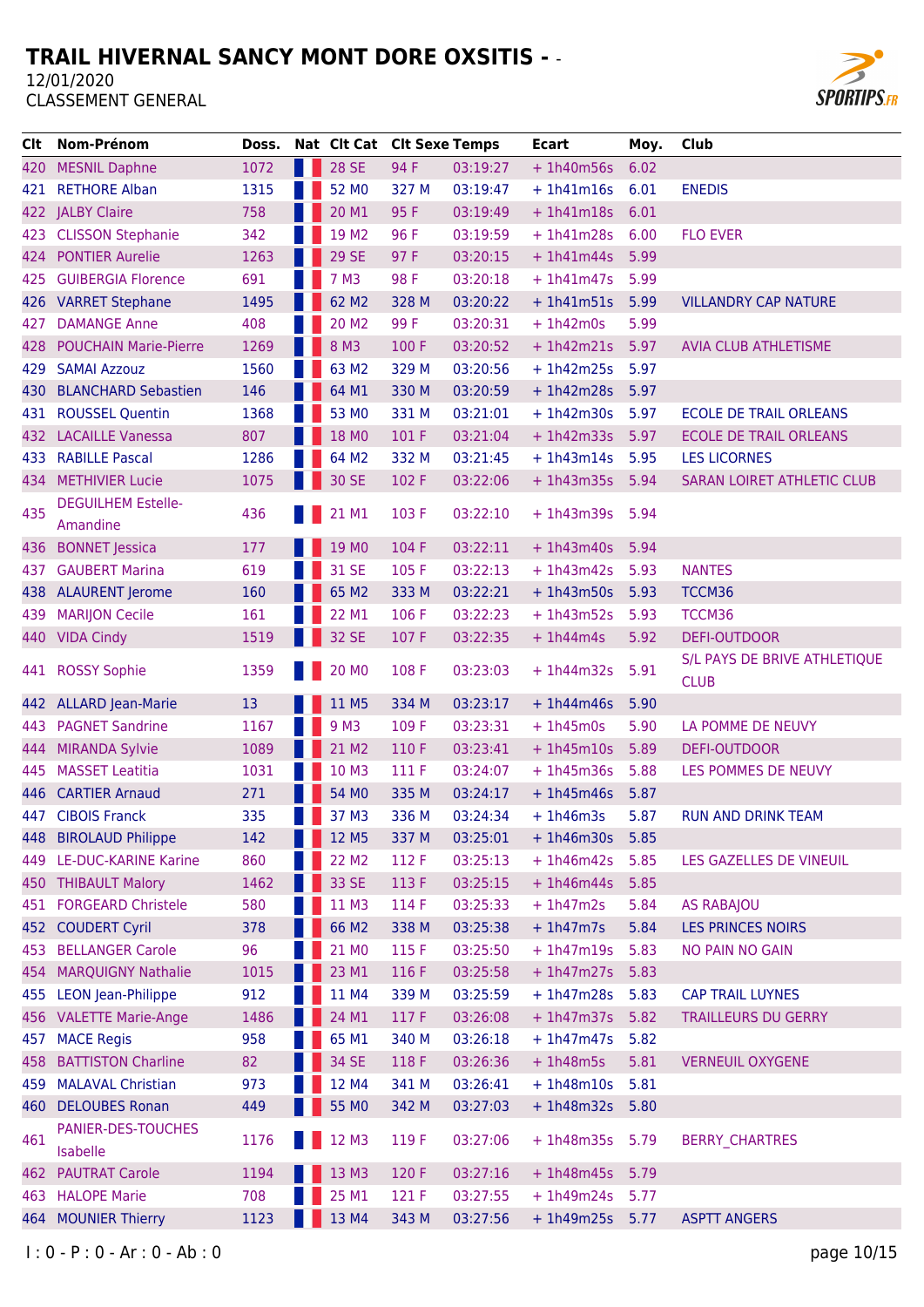

| Clt   | <b>Nom-Prénom</b>                     | Doss. |                          | Nat Clt Cat Clt Sexe Temps |       |          | <b>Ecart</b>    | Moy. | Club                                       |
|-------|---------------------------------------|-------|--------------------------|----------------------------|-------|----------|-----------------|------|--------------------------------------------|
| 465   | <b>BILLARD Patrice</b>                | 137   |                          | 38 M3                      | 344 M | 03:27:57 | $+1h49m26s$     | 5.77 | LES GLOBES SCIECQUOIS                      |
| 466   | PELE Julie                            | 1196  |                          | 35 SE                      | 122 F | 03:28:04 | $+1h49m33s$     | 5.77 |                                            |
| 467   | <b>OUVRAT Angelique</b>               | 1161  |                          | 23 M2                      | 123 F | 03:28:07 | $+1h49m36s$     | 5.77 |                                            |
| 468   | <b>VAYSSE Eloise</b>                  | 1501  |                          | 22 MO                      | 124 F | 03:28:23 | $+1h49m52s$     | 5.76 |                                            |
| 469   | <b>CORTET Emmanuel</b>                | 1594  |                          | 66 M1                      | 345 M | 03:28:29 | $+1h49m58s$     | 5.76 |                                            |
|       | 470 TOUMAZEAU Brigitte                | 1471  |                          | 1 M6                       | 125 F | 03:28:30 | $+1h49m59s$     | 5.76 | LOIRE ENDURANCE ATHLETISME                 |
| 471   | <b>CORTET-DECHELOTTE</b><br>Raphaelle | 1593  |                          | 26 M1                      | 126 F | 03:28:30 | $+1h49m59s$     | 5.76 | <b>TRAIL ENTRE ELLES</b>                   |
| 472   | <b>MARELLI Audrey</b>                 | 1002  |                          | 36 SE                      | 127 F | 03:28:31 | $+1h50m0s$      | 5.76 | <b>GLORIOUS</b>                            |
| 473   | <b>PONGE François</b>                 | 1261  |                          | 39 M3                      | 346 M | 03:28:33 | $+1h50m2s$      | 5.75 | <b>FRANCUEIL BY TRAIL</b>                  |
| 474   | <b>DROUOT Cathy</b>                   | 499   |                          | 14 M3                      | 128 F | 03:28:39 | $+1h50m8s$      | 5.75 |                                            |
| 475   | <b>DROUOT Samuel</b>                  | 498   |                          | 67 M2                      | 347 M | 03:28:40 | $+1h50m9s$      | 5.75 | T.C.                                       |
| 476   | <b>CHASSIGNEUX Alexia</b>             | 313   |                          | 37 SE                      | 129 F | 03:28:42 | $+1h50m11s$     | 5.75 |                                            |
| 477   | <b>MARIAU Pascal</b>                  | 1005  |                          | 14 M4                      | 348 M | 03:28:55 | $+ 1h50m24s$    | 5.74 | <b>ACIL</b>                                |
| 478   | <b>COUDERT Celine</b>                 | 377   |                          | 27 M1                      | 130 F | 03:29:21 | $+1h50m50s$     | 5.73 |                                            |
| 479   | BARRETEAU-SAUVIAT<br><b>Delphine</b>  | 76    |                          | 23 MO                      | 131 F | 03:29:23 | $+1h50m52s$     | 5.73 |                                            |
| 480   | <b>DELAGE Thierry</b>                 | 441   |                          | 40 M3                      | 349 M | 03:29:27 | $+ 1h50m56s$    | 5.73 |                                            |
| 481   | <b>GUERIN Fanny</b>                   | 687   |                          | 38 SE                      | 132 F | 03:29:47 | $+1h51m16s$     | 5.72 |                                            |
| 482   | <b>GUYONNET Alice</b>                 | 10    |                          | 39 SE                      | 133 F | 03:29:48 | $+1h51m17s$     | 5.72 |                                            |
| 483   | <b>MARCHAL Mickael</b>                | 994   |                          | 67 M1                      | 350 M | 03:29:51 | $+ 1h51m20s$    | 5.72 | <b>TEAM OFF ARGIS</b>                      |
| 484   | <b>BAUMARD Flavien</b>                | 86    |                          | 88 SE                      | 351 M | 03:29:57 | $+1h51m26s$     | 5.72 |                                            |
| 485   | <b>PETITGAS Thierry</b>               | 1223  |                          | 15 M4                      | 352 M | 03:30:10 | $+1h51m39s$     | 5.71 | LES GALOPINS BAILLARGEOIS                  |
| 486   | <b>BEAUPUY Jerome</b>                 | 90    |                          | 89 SE                      | 353 M | 03:30:13 | $+ 1h51m42s$    | 5.71 |                                            |
| 487   | <b>MARCHAIS Isabelle</b>              | 991   |                          | 15 M3                      | 134 F | 03:30:19 | $+1h51m48s$     | 5.71 | <b>RCN LOIRE DIVATTE</b>                   |
| 488   | <b>NICOLLO Severine</b>               | 1143  |                          | 24 M2                      | 135 F | 03:30:21 | $+ 1h51m50s$    | 5.71 |                                            |
| 489   | <b>AYARD Marc</b>                     | 55    |                          | 16 M4                      | 354 M | 03:30:22 | $+1h51m51s$     | 5.70 | <b>USM OLIVET</b>                          |
| 490   | <b>MILLET Aubane</b>                  | 1086  |                          | <b>40 SE</b>               | 136 F | 03:30:25 | $+ 1h51m54s$    | 5.70 | <b>NANTES</b>                              |
| 491   | <b>NICOLLO Laurent</b>                | 1144  |                          | 41 M3                      | 355 M | 03:30:25 | $+ 1h51m54s$    | 5.70 |                                            |
|       | 492 GODET Adrien                      | 661   |                          | 90 SE                      | 356 M | 03:30:26 | $+1h51m55s$     | 5.70 | <b>NANTES</b>                              |
|       | 493 PASQUIER Cecile                   | 1187  | <b>Contract Contract</b> | 24 M <sub>0</sub>          | 137 F | 03:30:42 | + 1h52m11s 5.70 |      | <b>CRC</b>                                 |
|       | 494 GIRAUD Yohann                     | 656   |                          | 56 MO                      | 357 M | 03:30:48 | $+1h52m17s$     | 5.69 | <b>ESL</b>                                 |
|       | 495 LE-CLEC-H Franck                  | 856   |                          | 42 M3                      | 358 M | 03:30:48 | $+1h52m17s$     | 5.69 | <b>ESL</b>                                 |
|       | 496 VALLEE Emilie                     | 1489  |                          | 25 MO                      | 138 F | 03:30:50 | $+1h52m19s$     | 5.69 | <b>ESL</b>                                 |
| 497   | <b>DEPESTEL Pascal</b>                | 456   |                          | 13 M5                      | 359 M | 03:30:50 | $+1h52m19s$     | 5.69 | <b>ESL</b>                                 |
|       | 498 KAHN Cecile                       | 794   |                          | 28 M1                      | 139 F | 03:30:52 | $+1h52m21s$     | 5.69 | <b>TEAM EAMYA</b>                          |
|       | 499 PERDRIZET Estelle                 | 1207  |                          | 29 M1                      | 140 F | 03:30:52 | $+1h52m21s$     | 5.69 | <b>TEAM EAMYA</b>                          |
| 500 l | <b>DUPORT Noëlle</b>                  | 511   |                          | 16 M3                      | 141 F | 03:30:55 | $+1h52m24s$     | 5.69 | LES COUREURS DU DIMANCHE ET<br><b>JEAN</b> |
| 501   | <b>PAILLISSON Isabelle</b>            | 1170  |                          | 26 MO                      | 142 F | 03:30:56 | $+1h52m25s$     | 5.69 | LES GAZELLES DE VINEUIL                    |
|       | 502 PEPIN Mylene                      | 1204  |                          | 25 M2                      | 143 F | 03:30:57 | $+1h52m26s$     | 5.69 | LES GAZELLES DE VINEUIL                    |
| 503   | <b>DUCLEROIR Anthony</b>              | 503   |                          | 57 MO                      | 360 M | 03:31:05 | $+1h52m34s$     | 5.69 |                                            |
|       | 504 BETTAILLE Alain                   | 128   |                          | 17 M4                      | 361 M | 03:31:25 | $+1h52m54s$     | 5.68 |                                            |
|       | 505 AZEVEDO Genevieve                 | 56    |                          | 26 M2                      | 144 F | 03:31:39 | $+1h53m8s$      | 5.67 | <b>CAP 03</b>                              |
| 506   | <b>BERGER Sandra</b>                  | 106   |                          | 30 M1                      | 145 F | 03:31:39 | $+1h53m8s$      | 5.67 |                                            |
| 507   | <b>BILLARD Isabelle</b>               | 138   |                          | 17 M3                      | 146 F | 03:32:20 | $+1h53m49s$     | 5.65 | LES GLOBES SCIECQUOIS                      |
| 508   | <b>CHAUVEAU Laurence</b>              | 318   |                          | 31 M1                      | 147 F | 03:32:21 | $+1h53m50s$     | 5.65 | <b>STADE NIORTAIS TRIATHLON</b>            |
|       | 509 GUERAULT Virginie                 | 686   |                          | 32 M1                      | 148 F | 03:32:26 | $+1h53m55s$     | 5.65 | NO PAIN NO GAIN                            |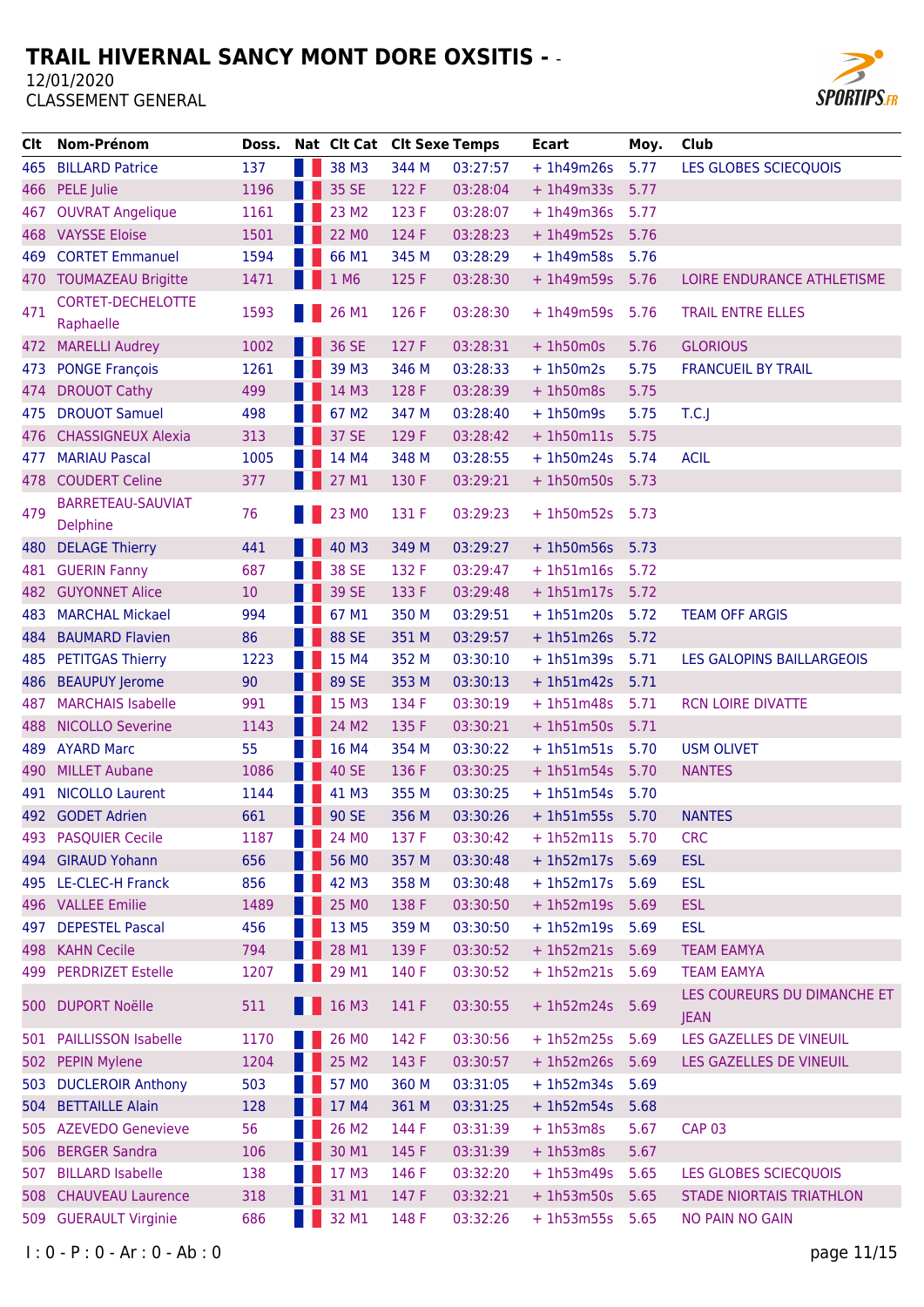

| CIt. | Nom-Prénom                  | Doss. |          | Nat Clt Cat Clt Sexe Temps |       |          | <b>Ecart</b>      | Moy. | Club                         |
|------|-----------------------------|-------|----------|----------------------------|-------|----------|-------------------|------|------------------------------|
|      | 510 VAUDELEAU Valerie       | 1497  |          | 18 M3                      | 149 F | 03:32:47 | $+1h54m16s$       | 5.64 |                              |
| 511  | <b>MATHIEU Julien</b>       | 1036  |          | 68 M1                      | 362 M | 03:33:14 | $+1h54m43s$       | 5.63 |                              |
| 512. | <b>ROUSSET Olivier</b>      | 1558  |          | 58 MO                      | 363 M | 03:33:47 | $+1h55m16s$       | 5.61 |                              |
| 513  | <b>DIEUSET Claire</b>       | 474   |          | 27 M <sub>2</sub>          | 150 F | 03:33:52 | $+ 1h55m21s$      | 5.61 | <b>US LIFFRE</b>             |
|      | 514 FOUACHE Eric            | 585   |          | 43 M3                      | 364 M | 03:33:52 | $+ 1h55m21s 5.61$ |      |                              |
| 515  | <b>DIEUSET Guilaume</b>     | 473   |          | 68 M2                      | 365 M | 03:33:52 | $+1h55m21s$       | 5.61 | <b>US LIFFRE</b>             |
| 516  | <b>BRETAGNOLLES Sophie</b>  | 222   |          | 19 M3                      | 151 F | 03:33:53 | $+1h55m22s$       | 5.61 | <b>CULTU RAIDS CONCEPT</b>   |
| 517  | <b>MARTINEZ Sandrine</b>    | 1025  |          | 28 M2                      | 152 F | 03:33:53 | $+1h55m22s$       | 5.61 | <b>US LIFFRE</b>             |
| 518  | <b>PINON Sophie</b>         | 1236  |          | 27 MO                      | 153 F | 03:34:01 | $+1h55m30s$       | 5.61 |                              |
|      | 519 FLORENCY Irina          | 573   |          | 41 SE                      | 154 F | 03:34:43 | $+1h56m12s$       | 5.59 |                              |
| 520  | <b>MARCHE Katia</b>         | 997   |          | 42 SE                      | 155 F | 03:35:25 | $+1h56m54s$       | 5.57 | <b>CRRA</b>                  |
| 521  | <b>TARTIERE Caroline</b>    | 1446  |          | 29 M <sub>2</sub>          | 156 F | 03:35:54 | $+1h57m23s$       | 5.56 | <b>ALVERNIA SPORT NATURE</b> |
| 522  | <b>MARIN Sophie</b>         | 1010  |          | 20 M3                      | 157 F | 03:36:25 | $+1h57m54s$       | 5.55 | <b>ES BLANQUEFORT</b>        |
|      | 523 BESSE Valentin          | 124   |          | 91 SE                      | 366 M | 03:36:40 | $+1h58m9s$        | 5.54 |                              |
|      | 524 COLOMBEL Valerie        | 353   |          | 30 M <sub>2</sub>          | 158 F | 03:36:54 | $+1h58m23s$       | 5.53 | <b>TEAM 24 SPORT</b>         |
| 525  | <b>BONDIER Sophie</b>       | 169   |          | 33 M1                      | 159 F | 03:36:55 | $+1h58m24s$       | 5.53 | <b>TEAM 24 SPORT</b>         |
| 526  | <b>BRUNOL Julie</b>         | 239   |          | 43 SE                      | 160 F | 03:37:12 | $+1h58m41s$       | 5.53 |                              |
| 527  | <b>IMBEAU Florian</b>       | 747   |          | 92 SE                      | 367 M | 03:37:29 | $+1h58m58s$       | 5.52 | LOG 41                       |
|      | 528 VARETZ Mikael           | 1494  |          | 93 SE                      | 368 M | 03:37:30 | $+1h58m59s$       | 5.52 |                              |
| 529  | <b>TERRENOIRE Valentine</b> | 1452  |          | 44 SE                      | 161 F | 03:37:32 | $+1h59m1s$        | 5.52 |                              |
| 530  | <b>DALA Yves</b>            | 406   |          | 14 M5                      | 369 M | 03:37:36 | $+1h59m5s$        | 5.52 | <b>ACIL</b>                  |
| 531  | <b>BOUCAULT Nadine</b>      | 187   |          | 21 M3                      | 162 F | 03:37:57 | $+1h59m26s$       | 5.51 | <b>BERRY CHARTRES</b>        |
| 532  | <b>CHARBOTIER Pierre</b>    | 302   |          | 69 M1                      | 370 M | 03:38:10 | $+1h59m39s$       | 5.50 |                              |
| 533  | <b>PASQUIER Valerie</b>     | 1186  |          | 34 M1                      | 163 F | 03:38:10 | $+1h59m39s$       | 5.50 |                              |
| 534  | <b>RUELLAN Tristan</b>      | 1376  |          | 70 M1                      | 371 M | 03:38:24 | $+1h59m53s$       | 5.49 | JOG 41                       |
| 535  | <b>PAGNET Jean-Claude</b>   | 1168  |          | 44 M3                      | 372 M | 03:38:31 | $+ 2h0m0s$        | 5.49 | LES POMMES DE NEUVY          |
| 536  | <b>BESSAC Patrick</b>       | 1191  |          | 15 M5                      | 373 M | 03:38:59 | $+ 2h0m28s$       | 5.48 | <b>AS IBM LYON</b>           |
| 537  | <b>RUELLAN Gaetane</b>      | 1378  |          | 35 M1                      | 164 F | 03:39:20 | $+ 2h0m49s$       | 5.47 | JOG 41                       |
|      | 538 RUELLAN Guilhem         | 1377  |          | 59 MO                      | 374 M | 03:39:21 | $+ 2h0m50s$       | 5.47 | JOG 41                       |
|      | 539 GENESTIER Lyane         | 639   | a katika | 5 M4                       | 165 F | 03:39:29 | $+ 2h0m58s$       | 5.47 |                              |
|      | 540 VIOT Cecile             | 1532  | . .      | 31 M2                      | 166 F | 03:39:39 | $+ 2h1m8s$        | 5.46 | <b>ESPRIT TRAIL ANJOU</b>    |
|      | 541 BROCHARD Françoise      | 226   |          | 2 M <sub>5</sub>           | 167 F | 03:39:47 | $+ 2h1m16s$       | 5.46 | <b>S/L LES FONDUSPORTS</b>   |
|      | 542 ZHAO Shasha             | 1545  |          | 28 MO                      | 168 F | 03:40:03 | $+ 2h1m32s$       | 5.45 |                              |
|      | 543 RIPAMONTI Claire        | 1325  |          | 45 SE                      | 169 F | 03:40:07 | $+ 2h1m36s$       | 5.45 | <b>LES LENTS ABRAYSIENS</b>  |
|      | 544 DURAND Marion           | 518   |          | 46 SE                      | 170 F | 03:40:09 | $+ 2h1m38s$       | 5.45 |                              |
|      | 545 HUA Xavier              | 738   |          | 18 M4                      | 375 M | 03:40:46 | $+ 2h2m15s$       | 5.44 | <b>FLO EVER</b>              |
|      | 546 ROLLIN Emilie           | 1353  |          | 47 SE                      | 171 F | 03:41:10 | $+ 2h2m39s$       | 5.43 |                              |
|      | 547 JUNCK Laurence          | 789   |          | 22 M3                      | 172 F | 03:41:18 | $+ 2h2m47s$       | 5.42 | <b>LES FERTOIS</b>           |
|      | 548 PILET Nadine            | 1233  |          | 23 M3                      | 173 F | 03:41:18 | $+ 2h2m47s$       | 5.42 | <b>VSF</b>                   |
|      | 549 PORTUGUEZ Laetitia      | 1266  |          | 32 M2                      | 174 F | 03:41:26 | $+ 2h2m55s$       | 5.42 | <b>VILLANDRY CAP NATURE</b>  |
|      | 550 MOREAU Valerie          | 1105  |          | 36 M1                      | 175 F | 03:41:27 | $+ 2h2m56s$       | 5.42 | <b>VILLANDRY CAP NATURE</b>  |
|      | 551 RABOIN Eric             | 1288  |          | 69 M2                      | 376 M | 03:41:32 | $+ 2h3m1s$        | 5.42 |                              |
|      | 552 LEZE Loic               | 938   |          | 70 M2                      | 377 M | 03:41:44 | $+ 2h3m13s$       | 5.41 | <b>SKFVTTCAP</b>             |
|      | 553 THOMAS Marie            | 1466  |          | 29 MO                      | 176 F | 03:41:53 | $+ 2h3m22s$       | 5.41 |                              |
|      | 554 THOMAS Anne             | 1465  |          | 37 M1                      | 177 F | 03:41:56 | $+ 2h3m25s$       | 5.41 |                              |
|      | 555 MICOUD Cecile           | 1081  |          | 33 M2                      | 178 F | 03:41:57 | $+ 2h3m26s$       | 5.41 |                              |
|      | 556 RAVE Marie-Noëlle       | 1299  |          | 24 M3                      | 179 F | 03:42:09 | $+ 2h3m38s$       | 5.40 | <b>RSSC TRIATHLON</b>        |
|      | 557 MONTOUSSE Cendrine      | 1100  |          | 25 M3                      | 180 F | 03:42:17 | $+ 2h3m46s$       | 5.40 | <b>FLO EVER</b>              |
|      |                             |       |          |                            |       |          |                   |      |                              |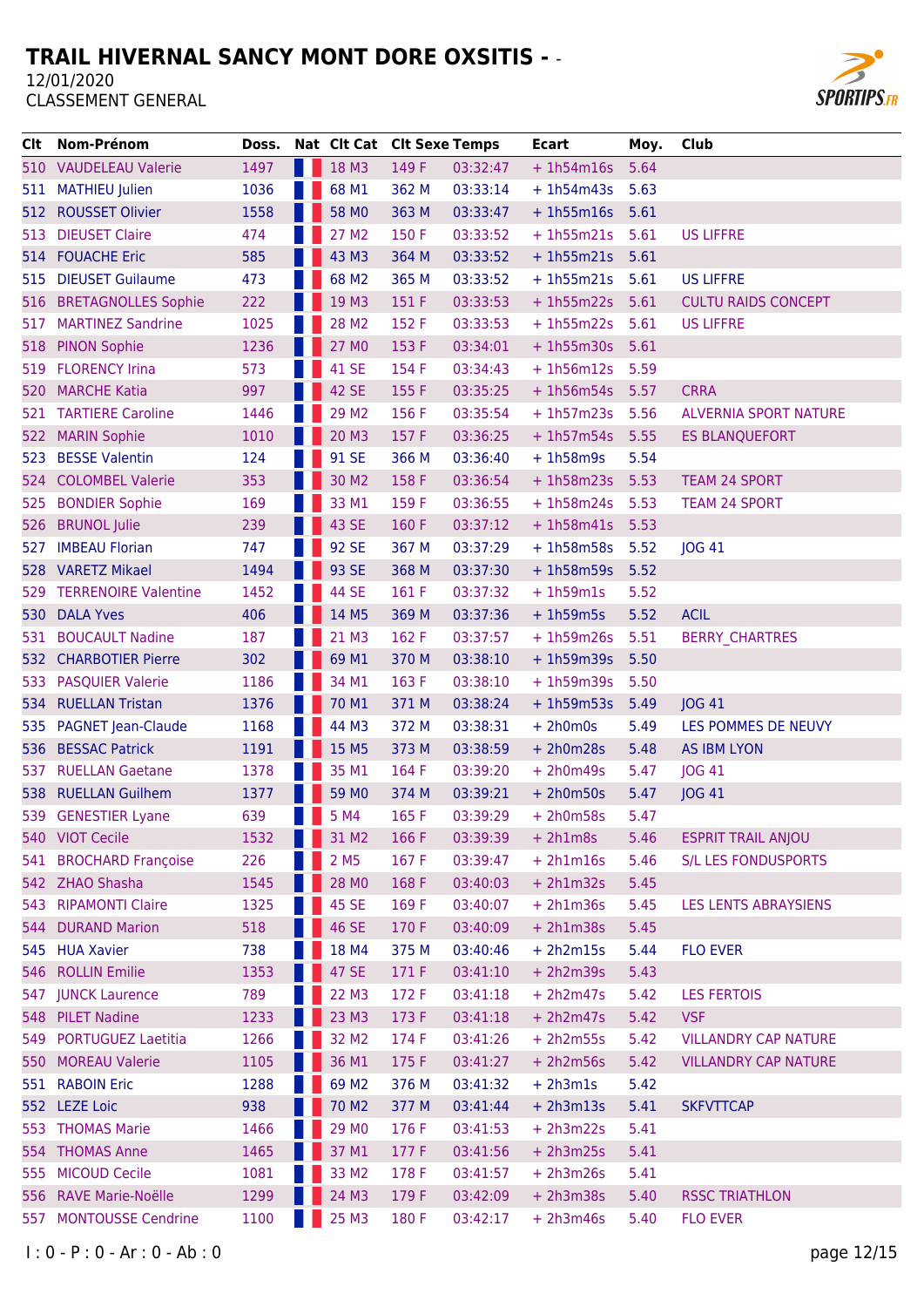

| CIt   | Nom-Prénom                | Doss. | Nat Clt Cat Clt Sexe Temps |       |          | <b>Ecart</b>      | Moy. | Club                                  |
|-------|---------------------------|-------|----------------------------|-------|----------|-------------------|------|---------------------------------------|
| 558   | <b>DELACOURT Laurence</b> | 438   | 26 M3                      | 181 F | 03:42:18 | $+ 2h3m47s$       | 5.40 | <b>FLO EVER</b>                       |
| 559   | <b>FLEURET</b> Jean       | 569   | 45 M3                      | 378 M | 03:42:34 | $+ 2h4m3s$        | 5.39 |                                       |
| 560   | <b>BROUSSE Isabelle</b>   | 233   | 34 M2                      | 182 F | 03:42:35 | $+ 2h4m4s$        | 5.39 |                                       |
| 561   | <b>BERTON Frederic</b>    | 116   | 46 M3                      | 379 M | 03:42:45 | $+ 2h4m14s$       | 5.39 | <b>ASPTT36 SPORT NATURE</b>           |
| 562   | <b>MEAUX Frederic</b>     | 1057  | 19 M4                      | 380 M | 03:42:57 | $+ 2h4m26s$       | 5.38 | <b>VILLANDRY CAP NATURE</b>           |
| 563   | <b>GUILBOT Stephanie</b>  | 693   | <b>48 SE</b>               | 183 F | 03:43:06 | $+ 2h4m35s$       | 5.38 | LES FOUS DU SANCY                     |
| 564   | <b>ROLLAND Virginie</b>   | 1351  | 38 M1                      | 184 F | 03:43:16 | $+ 2h4m45s$       | 5.38 | TO BE SPORT                           |
| 565   | <b>ROLLAND Jerome</b>     | 1352  | 71 M1                      | 381 M | 03:43:18 | $+ 2h4m47s$       | 5.37 |                                       |
| 566   | <b>BOIVIN Julien</b>      | 167   | 60 MO                      | 382 M | 03:44:09 | $+ 2h5m38s$       | 5.35 | ES DU VAL D ANJOU BEAUFORT            |
| 567   | <b>EBENER Sylvie</b>      | 524   | 35 M2                      | 185 F | 03:44:09 | $+ 2h5m38s$       | 5.35 | ES DU VAL D ANJOU BEAUFORT            |
|       | 568 LE-ROUX Carole        | 870   | 39 M1                      | 186 F | 03:45:17 | $+ 2h6m46s$       | 5.33 | LES FOUS DU SANCY                     |
| 569   | <b>WALDSCHMIDT Michel</b> | 1541  | 1 M7                       | 383 M | 03:45:25 | $+ 2h6m54s$       | 5.32 | <b>OUEST ESSONNE ATHLETISME</b>       |
| 570.  | <b>ROBERT Melinda</b>     | 1332  | 30 MO                      | 187 F | 03:45:27 | $+ 2h6m56s$       | 5.32 |                                       |
| 571.  | <b>PICKART Yoann</b>      | 1229  | 94 SE                      | 384 M | 03:45:51 | $+ 2h7m20s$       | 5.31 |                                       |
| 572   | <b>DA-SILVA Sylvie</b>    | 404   | 40 M1                      | 188 F | 03:46:07 | $+ 2h7m36s$       | 5.31 | <b>ASPHALTE 94</b>                    |
| 573   | <b>BARAN Philippe</b>     | 65    | 72 M1                      | 385 M | 03:46:38 | $+ 2h8m7s$        | 5.30 |                                       |
| 574 - | <b>ROBERT Severine</b>    | 1330  | 41 M1                      | 189 F | 03:46:50 | $+ 2h8m19s$       | 5.29 | <b>ASCORI</b>                         |
|       |                           |       |                            |       |          |                   |      | S/L RCN THOUARE-MAUVES -              |
|       | 575 BERGER Daniel         | 108   | 71 M <sub>2</sub>          | 386 M | 03:47:10 | $+ 2h8m39s$       | 5.28 | 044074                                |
|       | 576 AMELLADI Fayçale      | 17    | 73 M1                      | 387 M | 03:47:51 | $+ 2h9m20s$       | 5.27 | <b>ENEDIS &amp; PARERA</b>            |
| 577.  | <b>PAIN Marie-France</b>  | 1171  | 27 M3                      | 190 F | 03:48:16 | $+ 2h9m45s$       | 5.26 | <b>ACIL</b>                           |
| 578   | <b>ROYEAU Eric</b>        | 1374  | 74 M1                      | 388 M | 03:48:23 | $+ 2h9m52s$       | 5.25 | LES ULTIMES RUNNERS                   |
|       | 579 HERVY Gael            | 729   | 61 MO                      | 389 M | 03:48:47 | $+ 2h10m16s$      | 5.25 | <b>CHU TOURS</b>                      |
|       |                           |       |                            |       |          |                   |      | <b>MAUVES ATTITUDES RUNNING &amp;</b> |
| 580   | <b>BOUCHER Soizic</b>     | 188   | 31 MO                      | 191 F | 03:49:14 | $+ 2h10m43s$      | 5.24 | <b>TRAIL</b>                          |
|       |                           |       |                            |       |          |                   |      | <b>MAUVES ATTITUDES RUNNING &amp;</b> |
| 581 - | <b>BOUCHER Nicolas</b>    | 189   | 75 M1                      | 390 M | 03:49:16 | $+ 2h10m45s$      | 5.23 | <b>TRAIL</b>                          |
| 582.  | <b>IMAHO Tatiana</b>      | 746   | 49 SE                      | 192 F | 03:49:41 | $+ 2h11m10s$      | 5.22 | <b>EPA 86</b>                         |
| 583   | <b>PENOT Ludovic</b>      | 1203  | 72 M <sub>2</sub>          | 391 M | 03:49:55 | $+ 2h11m24s$      | 5.22 | <b>ENEDIS</b>                         |
|       | 584 MAURICET Nicolas      | 1046  | 76 M1                      | 392 M | 03:49:57 | $+ 2h11m26s$ 5.22 |      | <b>ENEDIS</b>                         |
| 585   | <b>BARRAT Sabine</b>      | 74    | 32 MO                      | 193 F | 03:51:43 | $+ 2h13m12s$      | 5.18 | <b>TEAM TRAIL TOURAINE</b>            |
|       | 586 MARCHAIS Yves         | 992   | 6 M6                       | 393 M | 03:52:09 | $+ 2h13m38s$      | 5.17 | <b>ACIL</b>                           |
|       | 587 APPERE Melody         | 28    | <b>50 SE</b>               | 194 F | 03:52:34 | $+ 2h14m3s$       | 5.16 |                                       |
|       | 588 FAURE Romain          | 556   | 95 SE                      | 394 M | 03:52:36 | $+ 2h14m5s$       | 5.16 | C.O DE COULOUNIEIX CHAMIERS           |
| 589 - | <b>DUCHEMANE David</b>    | 502   | 77 M1                      | 395 M | 03:52:37 | $+ 2h14m6s$       | 5.16 |                                       |
|       | 590 JOULIN Anne           | 778   | 42 M1                      | 195 F | 03:52:37 | $+ 2h14m6s$       | 5.16 | <b>CRC</b>                            |
|       | 591 GENDREAU Paul         | 636   | 78 M1                      | 396 M | 03:52:38 | $+ 2h14m7s$       | 5.16 |                                       |
| 592   | <b>DAUNY Marie</b>        | 418   | 43 M1                      | 196 F | 03:52:39 | $+ 2h14m8s$       | 5.16 | LES FOUS DU SANCY                     |
|       | 593 EPINAT Florent        | 532   | 96 SE                      | 397 M | 03:53:05 | $+ 2h14m34s$      | 5.15 |                                       |
| 594   | <b>BRACONIER Elodie</b>   | 216   | 33 MO                      | 197 F | 03:53:10 | $+ 2h14m39s$      | 5.15 | LES GALOPINS BAILLARGEOIS             |
|       | 595 GRUSON Sophie         | 679   | 36 M2                      | 198 F | 03:53:11 | $+ 2h14m40s$      | 5.15 | <b>GALOPINS LES BAILLARGEOIS</b>      |
| 596   | <b>GEFFRAY Celine</b>     | 631   | 44 M1                      | 199 F | 03:53:28 | $+ 2h14m57s$      | 5.14 |                                       |
|       | 597 JACQUIGNON Justine    | 752   | <b>51 SE</b>               | 200 F | 03:54:04 | $+ 2h15m33s$      | 5.13 |                                       |
| 598   | <b>DRONNEAU Katy</b>      | 494   | 37 M2                      | 201 F | 03:54:46 | $+ 2h16m15s$      | 5.11 | LOIRE ENDURANCE ATHLETISME            |
|       | 599 MAHOT Virginie        | 965   | 34 MO                      | 202 F | 03:54:47 | $+ 2h16m16s 5.11$ |      | LES COPAINS DE SAINT O                |
| 600   | <b>MOSSET Guillaume</b>   | 1120  | 73 M2                      | 398 M | 03:54:49 | $+ 2h16m18s$      | 5.11 | LES COPAINS DE SAINT O                |
| 601   | <b>ELUARD Florence</b>    | 530   | 35 MO                      | 203 F | 03:54:59 | $+ 2h16m28s$      | 5.11 | FOULEES DU NOBLE JOUE                 |
|       | 602 FAURE Lionel          | 558   | 79 M1                      | 399 M | 03:55:04 | $+ 2h16m33s 5.11$ |      |                                       |
|       |                           |       |                            |       |          |                   |      |                                       |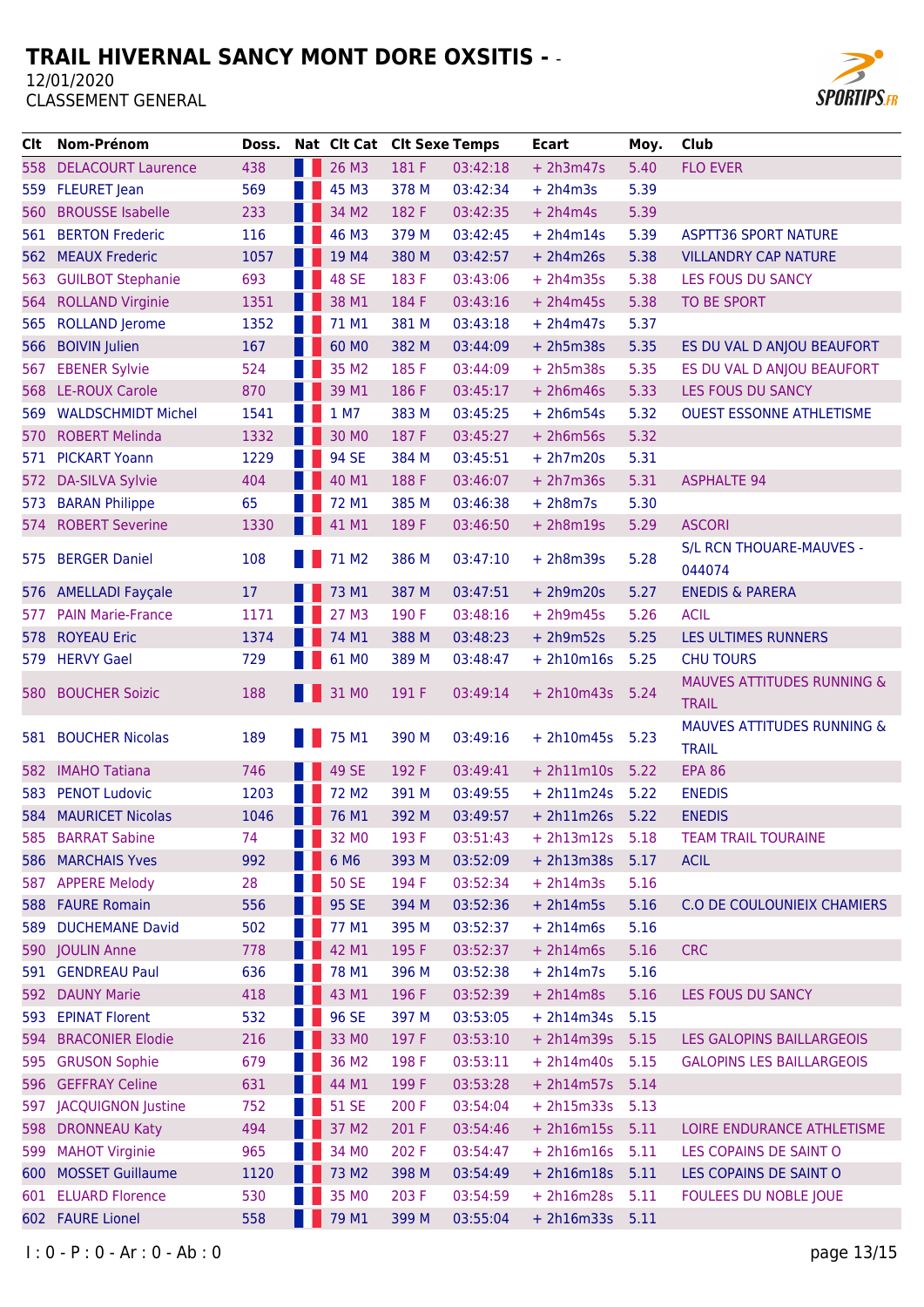

| Clt. | Nom-Prénom                      | Doss. |     | Nat Clt Cat Clt Sexe Temps |       |          | Ecart           | Moy. | Club                          |
|------|---------------------------------|-------|-----|----------------------------|-------|----------|-----------------|------|-------------------------------|
|      | 603 JULIEN Jeanine              | 784   | . . | 6 M4                       | 204 F | 03:55:28 | $+ 2h16m57s$    | 5.10 | <b>COTS</b>                   |
| 604  | <b>GEFFARD Isabelle</b>         | 629   |     | 3 M <sub>5</sub>           | 205 F | 03:56:00 | $+ 2h17m29s$    | 5.09 | LES CHEVALIERS DE LA SEVRE    |
| 605  | <b>GAYON Sylvie</b>             | 626   |     | 38 M2                      | 206 F | 03:56:50 | $+ 2h18m19s$    | 5.07 |                               |
| 606  | <b>SERRIERE Emmanuel</b>        | 1415  |     | 80 M1                      | 400 M | 03:57:28 | $+ 2h18m57s$    | 5.05 |                               |
|      | 607 SANCHEZ Sandra              | 1387  |     | 39 M <sub>2</sub>          | 207 F | 03:57:40 | $+ 2h19m9s$     | 5.05 |                               |
| 608  | <b>MANSIET Melanie</b>          | 986   |     | 45 M1                      | 208 F | 03:58:03 | $+ 2h19m32s$    | 5.04 |                               |
| 609  | <b>CROUZET Fabrice</b>          | 397   |     | 47 M3                      | 401 M | 03:58:04 | $+ 2h19m33s$    | 5.04 |                               |
| 610  | <b>TOURNAYRE Nicolas</b>        | 1472  |     | 62 MO                      | 402 M | 03:58:47 | $+ 2h20m16s$    | 5.03 | <b>TEAM FRAGICS</b>           |
| 611  | <b>BISCARAT Dominique</b>       | 143   |     | 40 M2                      | 209 F | 03:59:07 | $+ 2h20m36s$    | 5.02 |                               |
| 612  | <b>CALOUX Valerie</b>           | 256   |     | 46 M1                      | 210 F | 03:59:11 | $+ 2h20m40s$    | 5.02 |                               |
| 613  | <b>CALOUX Stephane</b>          | 257   |     | 74 M <sub>2</sub>          | 403 M | 03:59:11 | $+ 2h20m40s$    | 5.02 |                               |
|      | 614 GUERY Joanne                | 690   |     | 36 MO                      | 211 F | 03:59:15 | $+ 2h20m44s$    | 5.02 |                               |
| 615  | <b>BENDERRADJI Nordine</b>      | 99    |     | 48 M3                      | 404 M | 03:59:34 | $+ 2h21m3s$     | 5.01 |                               |
|      | 616 GALLON Pascale              | 615   |     | 7 M4                       | 212 F | 04:00:14 | $+ 2h21m43s$    | 5.00 |                               |
|      | DE-LA-BOURDONNAYE               |       |     |                            |       |          |                 |      |                               |
| 617  | Juliette                        | 428   |     | <b>1 52 SE</b>             | 213 F | 04:00:20 | $+ 2h21m49s$    | 4.99 | <b>MARCOUSSIS</b>             |
|      | 618 LEPAUL Pierre               | 914   |     | 20 M4                      | 405 M | 04:00:20 | $+ 2h21m49s$    | 4.99 | <b>AS MARCOUSSIS</b>          |
|      | 619 DE-LA-BOURDONNAYE Marie 429 |       |     | 8 M4                       | 214 F | 04:00:21 | $+ 2h21m50s$    | 4.99 | <b>AS MARCOUSSIS</b>          |
| 620  | <b>LEFIEVRE Celine</b>          | 887   |     | 47 M1                      | 215 F | 04:01:25 | $+ 2h22m54s$    | 4.97 |                               |
| 621  | <b>BARENGER Sabrina</b>         | 70    |     | 48 M1                      | 216 F | 04:01:25 | $+ 2h22m54s$    | 4.97 |                               |
|      | 622 HAMARD Annick               | 710   |     | 9 M4                       | 217 F | 04:01:26 | $+ 2h22m55s$    | 4.97 | ES DU VAL D ANJOU BEAUFORT    |
| 623  | <b>LEFOULON Morgane</b>         | 888   |     | 2 ES                       | 218 F | 04:01:38 | $+ 2h23m7s$     | 4.97 |                               |
|      | 624 VERON Emmanuel              | 1512  |     | 81 M1                      | 406 M | 04:01:52 | $+ 2h23m21s$    | 4.96 | LES CHERCHEURS DE SCORE       |
|      | SELLIEZ-VANDERNOTTE             |       |     |                            |       |          |                 |      |                               |
| 625  | Laura                           | 1409  |     | 53 SE                      | 219 F | 04:01:54 | $+ 2h23m23s$    | 4.96 | LES CHERCHEURS DE SCORE       |
|      | 626 SANCHIS Emilie              | 1389  |     | 37 MO                      | 220 F | 04:03:23 | $+ 2h24m52s$    | 4.93 |                               |
| 627  | <b>MANSON Gregoire</b>          | 987   |     | 75 M2                      | 407 M | 04:04:51 | $+ 2h26m20s$    | 4.90 | <b>AC CLOYES</b>              |
| 628  | <b>BOULAY Lucie</b>             | 198   |     | 38 MO                      | 221 F | 04:04:52 | $+ 2h26m21s$    | 4.90 |                               |
| 629  | <b>PERS Sophie</b>              | 1214  |     | 39 MO                      | 222 F | 04:05:04 | $+ 2h26m33s$    | 4.90 | S/L PAYS DE BRIVE ATHLETIQUE  |
|      |                                 |       |     |                            |       |          |                 |      | <b>CLUB</b>                   |
|      | 630 TEULE Julie                 | 1457  |     | <b>54 SE</b>               | 223 F | 04:06:20 | $+ 2h27m49s$    | 4.87 | <b>JOG 41</b>                 |
|      | 631 BENTOLILA Helene            | 103   |     | 10 M4                      | 224 F | 04:06:31 | $+ 2h28m0s$     | 4.87 | <b>FLO EVER</b>               |
|      | 632 DENIS Leslie                | 454   |     | 55 SE                      | 225 F | 04:06:37 | $+ 2h28m6s$     | 4.87 |                               |
|      | 633 JOANNET Yann                | 770   |     | 63 MO                      | 408 M | 04:07:12 | $+ 2h28m41s$    | 4.85 |                               |
|      | 634 LEBESSON Dominique          | 876   |     | 11 M4                      | 226 F | 04:07:17 | $+ 2h28m46s$    | 4.85 |                               |
|      | 635 GAUBERT Estelle             | 620   |     | 40 MO                      | 227 F | 04:07:25 | $+ 2h28m54s$    | 4.85 | <b>CHU TOURS</b>              |
|      | 636 LEBEAU Virginie             | 875   |     | 49 M1                      | 228 F | 04:07:56 | $+ 2h29m25s$    | 4.84 | LES LIONS CHATELLERAUDAIS     |
|      | 637 FAVREAU Marion              | 562   |     | <b>56 SE</b>               | 229 F | 04:07:57 | $+ 2h29m26s$    | 4.84 |                               |
|      | 638 FAVREAU Sylvie              | 563   |     | 12 M4                      | 230 F | 04:07:58 | + 2h29m27s 4.84 |      | LES LIONS CHATELLERAUDAIS     |
|      | 639 COUTEAU Virginie            | 392   |     | 50 M1                      | 231 F | 04:08:00 | + 2h29m29s      | 4.84 | <b>ANGEVIN</b>                |
|      | 640 MENARD Nicolas              | 1064  |     | 76 M2                      | 409 M | 04:08:01 | $+ 2h29m30s$    | 4.84 | <b>ANGEVIN</b>                |
|      | 641 LEROUGE Celine              | 922   |     | 41 M2                      | 232 F | 04:08:02 | $+ 2h29m31s$    | 4.84 | <b>ANGEVIN</b>                |
|      | 642 DELAGE Christophe           | 440   |     | 82 M1                      | 410 M | 04:10:45 | $+ 2h32m14s$    | 4.79 | <b>ECOLE DE TRAIL ORLEANS</b> |
| 643  | <b>DANARD Francois</b>          | 410   |     | 83 M1                      | 411 M | 04:10:56 | $+ 2h32m25s$    | 4.78 | <b>ASPTT ANGERS TRI</b>       |
|      | 644 LE-FLOCH Margaux            | 862   |     | <b>57 SE</b>               | 233 F | 04:14:10 | $+ 2h35m39s$    | 4.72 | <b>CRANOLA TEAM</b>           |
| 645  | <b>DE-VILLEDARY Claire</b>      | 432   |     | 28 M3                      | 234 F | 04:15:52 | $+ 2h37m21s$    | 4.69 | LES COUREURS DU DIMANCHE ET   |
|      | 646 WALTER Nadine               | 1542  |     | <b>58 SE</b>               | 235 F | 04:16:23 | + 2h37m52s 4.68 |      | <b>JEAN</b><br><b>NANTES</b>  |
|      |                                 |       |     |                            |       |          |                 |      |                               |